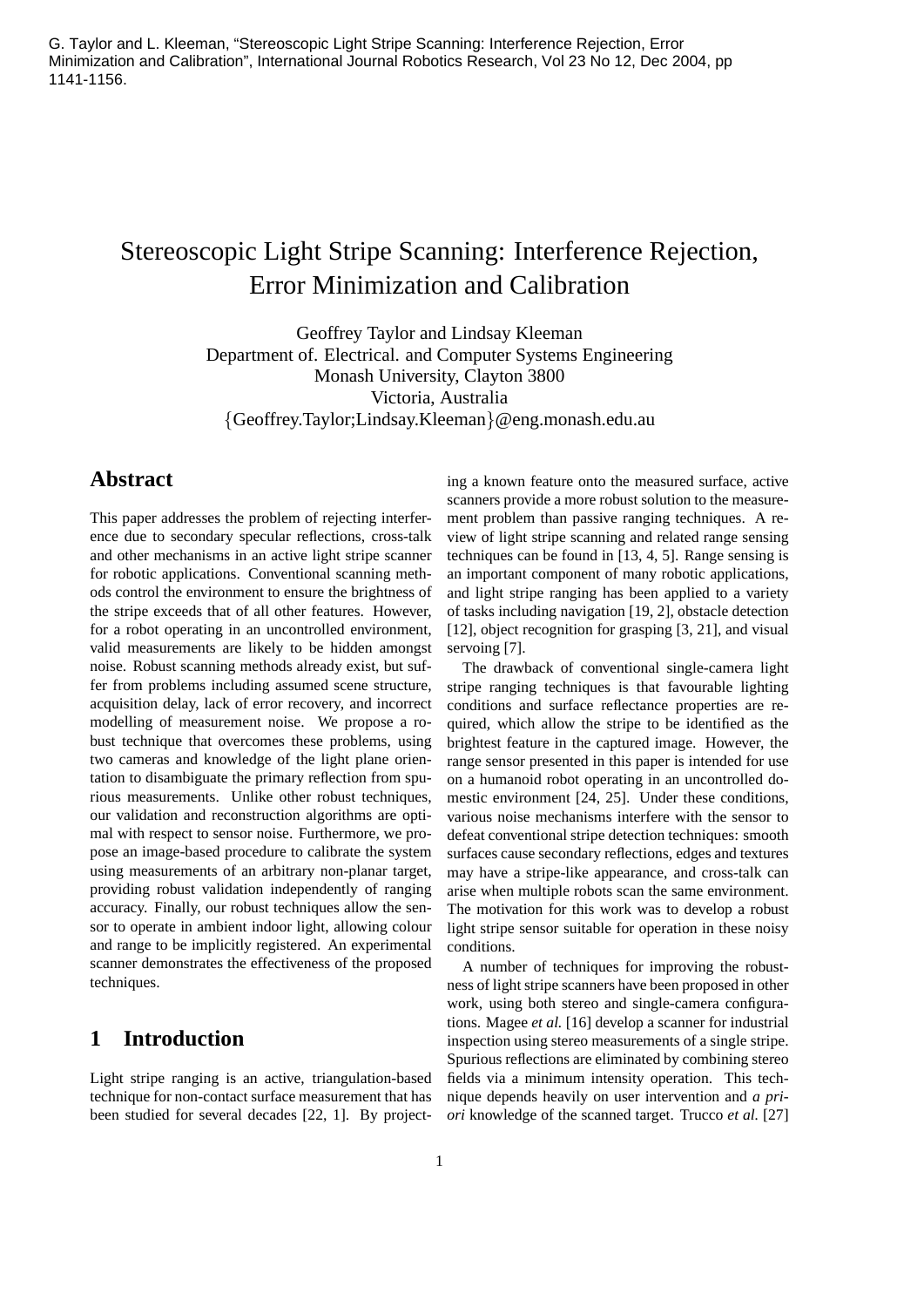also use stereo cameras to measure a laser stripe, and treat the system as two independent single-camera sensors. Robustness is achieved by imposing a number of consistency checks to validate the range data, the most significant of which requires independent singlecamera reconstructions to agree within a threshold distance. Another constraint requires valid scanlines to contain only a single stripe candidate, but a method for error recovery in the case of multiple candidates is not proposed. Thus, secondary reflections cause both the true and noisy measurements to be rejected.

Nakano *et al.* [18] develop a similar method to reject false data by requiring consensus between independent scanners, but using two laser stripes and only a single camera. In addition to robust ranging, this configuration provides direct measurement of the surface normal. The disadvantage of this approach is that each image only recovers a single range point at the intersection of the two stripes, resulting in a significant acquisition delay for the complete image.

Other robust scanning techniques have been proposed using single-camera, single-stripe configurations. Nygards and Wernersson [20] identify specular reflections by moving the scanner relative to the scene and analyzing the motion of reconstructed range data. In [12], periodic intensity modulation distinguishes the stripe from random noise. Both of these methods require data to be associated between multiple image, which is prone to error. Furthermore, intensity modulation does not disambiguate secondary reflections, which vary in unison with the true stripe. Alternatively, Clark *et al.* [6] use linearly polarized light to reject secondary reflections from metallic surfaces, based on the observation that polarized light changes phase with each specular reflection. However, the complicated acquisition process requires multiple measurements through different polarizing filters.

Unlike the above robust techniques, the method proposed in this paper uniformly rejects interference due to secondary reflections, cross-talk, background features and other noise mechanisms. The proposed algorithm solves the association problem to allow the true stripe to be disambiguated from a set of noisy candidates. Thus, our method offers a significant improvement over previous techniques for error detection, by providing both noise rejection and *recovery* of valid measurements. The depth data reconstructed by our stereo scanner is *optimal* with respect to sensor noise (unlike the stereo techniques in [18, 27]), and fuses stereo measurements with the light plane parameters. Thus, our sensor pro-



Figure 1: Experimental stereoscopic light stripe scanner

vides greater precision than a single-camera configuration, as demonstrated experimentally. Furthermore, we develop an image-based calibration procedure using a scan of a non-planar but otherwise arbitrary surface. Our calibration procedure provides robust validation independently of ranging accuracy. Finally, the ability of our sensor to operate in ambient indoor light allows surface colour and range to be captured in the same cameras. Since the intended application is to support object modelling and tracking [24], this implicit registration of colour and range is highly desirable. The system described in this work was first proposed in [26], and is extended here by providing a more rigorous treatment with respect to measurement noise.

The following Section briefly describes the hardware configuration of our stereo stripe scanner. Section 3 develops the underlying framework for optimal noise rejection and reconstruction. Image-based calibration of the system is described in Section 4. Implementation details are discussed in Section 5, and Section 6 presents experimental results to compare the performance of our system with other stripe scanning techniques.

### **2 Overview**

#### **2.1 Basic Operation**

Figure 1 shows the components of the experimental stereoscopic light stripe scanner, which is mounted on a pan/tilt active head. A vertical light plane is generated by a laser diode module with a cylindrical lens, and is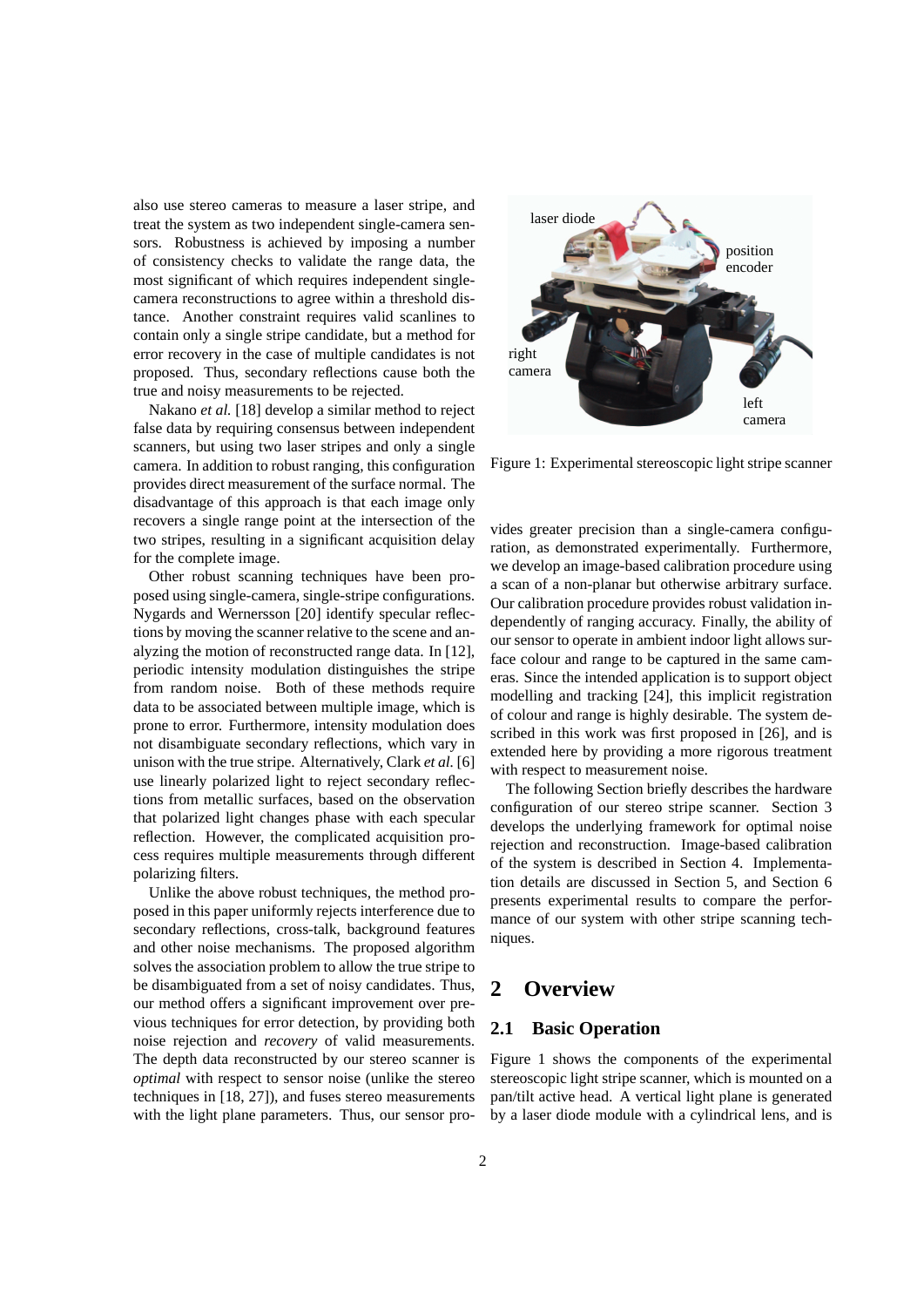

Figure 2: Light stripe camera system model.

scanned across a scene by rotating the laser about a vertical axis. The angle of rotation is measured by an optical encoder connected to the output shaft via a toothed belt. PAL colour cameras capture stereo images of the stripe at  $384 \times 288$  pixel (half-PAL) resolution.

Captured image are processed to extract all possible locations of the light stripe on each scanline. Scanlines typically contain multiple candidates, with the true stripe (primary reflection) hidden amongst spurious measurements. The true stripe is identified on each scanline by searching for the pair of stereo measurements most likely corresponding to the projection of a 3D point on the light plane, given the current encoder measurement. The validation process is detailed in Section 3. Finally, the validated measurements are used to reconstruct the 3D profile of the illuminated surface.

As the stripe is scanned across the scene, the laser profiles are assembled into an array of 3D points, which is referred to as a *range map*. A colour image is captured and registered with the range map at the completion of a scan. Captured frames are processed at PAL frame-rate (25 Hz) on the 2.2 GHz dual Xeon host PC. Motor control and optical encoder measurements are implemented on a PIC microcontroller, which communicates with the host PC via an RS-232 serial link.

#### **2.2 Coordinate Frames and Notation**

The following sections adopt the convention of representing 3D points in upper-case, such as **X**, and 3D points on the image plane using lower-case, such as **x**, with all vectors in *homogeneous* coordinates. Coordinate frames are specified in super-script, such as *<sup>A</sup>***X**, and the homogeneous transformation matrix *<sup>B</sup>*H*<sup>A</sup>* transforms points from frame *A* to frame *B* as  ${}^B$ **X** =  ${}^B$ H<sub>*A*</sub><sup>*A*</sup>**X**. Figure 2 shows the relevant coordinate frames for the experimental scanner: *L* and *R* denote the left and right camera frames, *P* is rigidly attached to the light plane and *W* is the world frame.

The cameras are modelled by the  $3 \times 4$  projection matrices *<sup>L</sup>*P and *<sup>R</sup>*P, which project points from the world frame onto the image planes according to the homogeneous transformation  $L$ <sup>*R*</sup>**x** =  $L$ <sup>*R*</sup>**P<sup>***W***</sup><b>X**. The cameras are arranged in a rectilinear stereo configuration (parallel axes and coplanar image planes), with optical centres at  $\mathbf{C}_{L,R} = (\mp b, 0, 0)^\top$  (taking the negative sign for *L* and positive for  $R$ ) in the world frame. In practice, the cameras can verge about the *y*-axis (violating the conditions of rectilinear stereo) but rectilinear measurements are recovered by applying *projective rectification* to captured frames (see [10]). Thus, without loss of generality, the analytical models consider only the rectilinear arrangement shown in Figure 2.

### **2.3 System Model**

A theoretical model of the experimental scanner is now developed to identify points on the light plane. Since the light plane is fixed in *P*, points  $P$ **X** on the plane may be represented by the plane equation  ${}^P\Omega$ <sup>T</sup> $\mathbf{P}\mathbf{X} = 0$ , where  ${}^P\Omega$  represents the parameters of the light plane. Now, *P* is defined such that the light plane is approximately vertical and parallel to the *z*-axis, which allows *P* $\Omega$  to be expressed as

$$
{}^{P}\Omega = (1, B_0, 0, D_0)^{\top}
$$
 (1)

where  $B_0$  is related to the small angle between the plane and the *y*-axis ( $B_0 \ll 1$  for an approximately vertical plane), and  $D_0$  is the distance of the plane from the origin. During a scan, frame *P* rotates about its *y*-axis with angle  $\theta_v$ , where  $\theta_v \triangleq 0$  when the light plane is parallel to the optical axes of the cameras. The rotation axis intersects the *xz*-plane of the world frame at  $(X_0, 0, Z_0)^\top$ , and the orientation of the rotation axis relative to the *y*-axis of the world frame is defined by the small fixed angles  $\theta_x$  and  $\theta_z$ . The scan angle ( $\theta_y$  in Figure 2) is linearly related to the measured optical encoder value *e* via two additional parameters *m* and *k*:

$$
\theta_{y} = me + k \tag{2}
$$

Now let  ${}^WH_P$  represent the homogeneous coordinate transformation from *P* to *W*. If  $R_r(\theta_r)$ ,  $R_v(\theta_v)$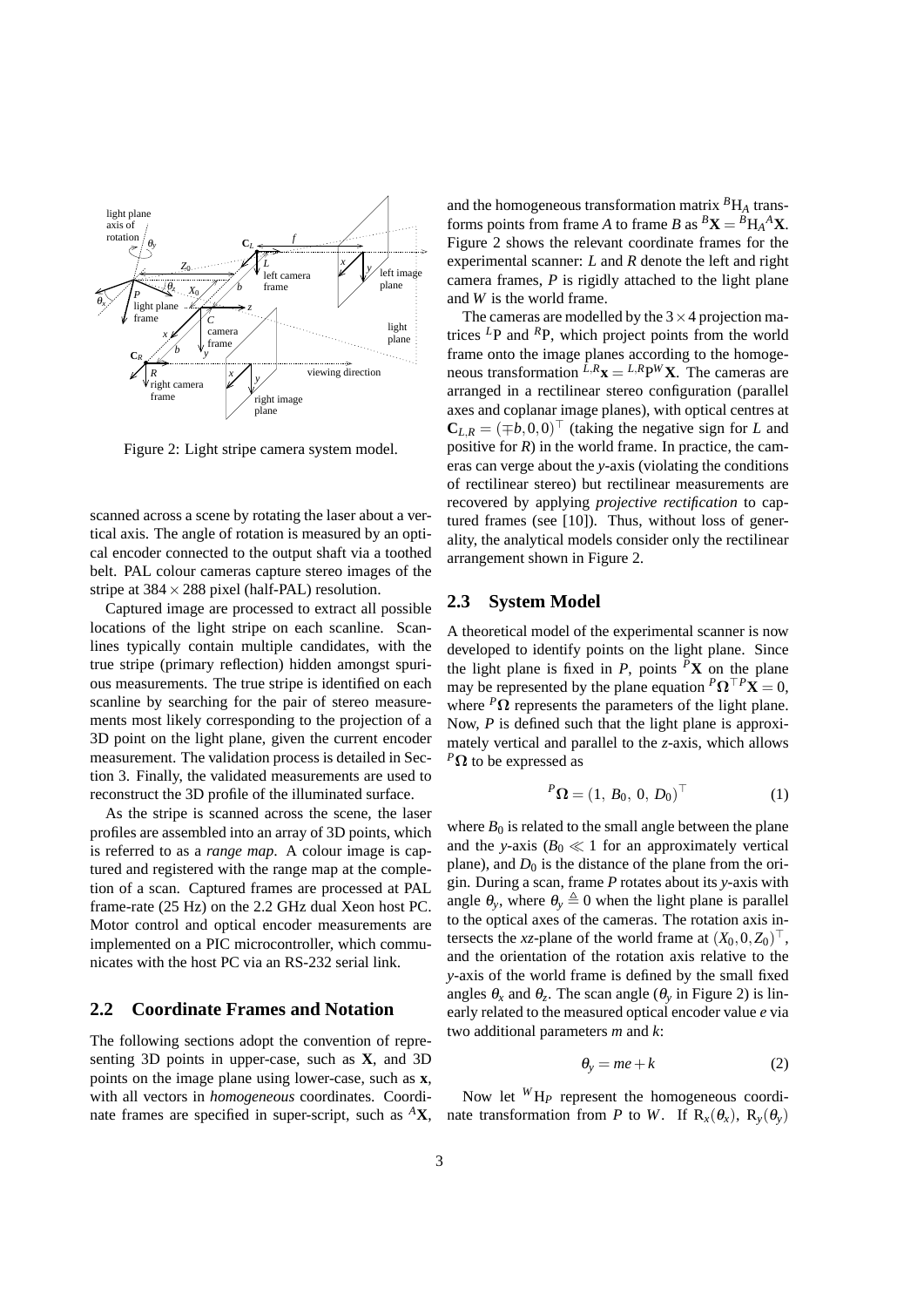and  $R_z(\theta_z)$  represent the homogeneous transformations for rotations about the *x*, *y* and *z*-axes, and  $T(X_0, 0, Z_0)$  represents the transformation for translation by  $(X_0, 0, Z_0)^\top$ ,  ${}^W H_P$  can be expressed as

$$
{}^{W}H_{P} = T(X_{0},0,Z_{0}) \cdot R_{z}(\theta_{z}) \cdot R_{x}(\theta_{x}) \cdot R_{y}(\theta_{y})
$$
 (3)

It is straightforward to show that if  $^{W}$ H<sub>P</sub> is the coordinate transformation from *P* to *W*, the plane parameters transform from *P* to *W* as

$$
{}^{W}\Omega = ({}^{W}H_{P})^{-\top} \cdot {}^{P}\Omega \tag{4}
$$

Finally, combining equations (3) and (4) and making the simplifying assumptions  $B_0$ ,  $\theta_x$ ,  $\theta_z \ll 1$  to eliminate insignificant terms, the laser plane parameters can be expressed in the world frame by the approximate model:

$$
W_{\Omega} \approx \left(\begin{array}{c} \cos \theta_{y} \\ \theta_{x} \sin \theta_{y} + \theta_{z} \cos \theta_{y} + B_{0} \\ -\sin \theta_{y} \\ -X_{0} \cos \theta_{y} + Z_{0} \sin \theta_{y} + D_{0} \end{array}\right) \qquad (5)
$$

where  $c_i = \cos \theta_i$  and  $s_i = \sin \theta_i$ , for  $i = x, y, z$ . Now, using equations (2) and (5), points in the world frame can be identified as coincident with the light plane (given the system parameters and current encoder measurement) using the plane equation:

$$
{}^{W}\Omega^{\top}(B_0, D_0, X_0, Z_0, \theta_x, \theta_y, \theta_z)^W\mathbf{X} = 0 \tag{6}
$$

### **3 Robust Stripe Scanning**

### **3.1 Problem Statement**

As discussed earlier, the problems associated with light stripe scanners result from ambiguity in identifying the primary reflection. The following sections describe an optimal strategy to resolve this ambiguity and robustly identify the stripe in the presence of secondary reflections, cross-talk and other sources of noise by exploiting redundancy.

Figure 3 shows a simplified plan view of the scanner to demonstrate the issues involved in robust stripe detection. The surface at **X** causes a primary reflection that is measured (using a noisy process) at *<sup>L</sup>***x** and *<sup>R</sup>***x** on the stereo image planes. However, a secondary specular reflection causes another stripe to appear at  $X'$ , which is measured on the right image plane at <sup>*R*</sup>**x**<sup>*'*</sup> but obscured from the left camera (in practice, such noisy measurements are produced by a variety of mechanisms other



Figure 3: Validation/reconstruction problem.

than secondary reflections). The 3D reconstruction for each measurement, labelled  $\hat{\mathbf{X}}_L$ ,  $\hat{\mathbf{X}}_R$  and  $\hat{\mathbf{X}}_R'$  in Figure 3, is recovered as the intersection of the light plane and a ray back-projected through the image plane measurements. These points will be referred to as the *singlecamera reconstructions*. As a result of noise on the CCD (exaggerated in this example), the back-projected rays do not intersect the physical reflections at **X** and **X'**.

The robust scanning problem may now be stated as follows: given the laser plane position and the measurements  $L$ **x**,  $R$ **x** and  $R$ **x**<sup> $\prime$ </sup>, one of the left/right candidate pairs,  $({}^L\mathbf{x}, {}^R\mathbf{x})$  or  $({}^L\mathbf{x}, {}^R\mathbf{x}')$ , must be chosen as representing stereo measurements of the primary reflection. Alternatively, all candidates may be rejected. This task is referred to as the *validation problem*, and a successful solution in this example should identify  $({}^{L}\mathbf{x}, {}^{R}\mathbf{x})$  as the valid measurements. The measurements should then be combined to estimate the position of the ideal projection *<sup>R</sup>***xˆ** (arbitrarily chosen to be on the right image plane) of the actual point **X**.

Formulation of optimal validation/reconstruction algorithms should take account of measurement noise, which is not correctly modelled in previous related work. In [27] and [18], laser stripe measurements are validated by applying a *fixed* threshold to the difference between corresponding single-camera reconstructions  $(\hat{\mathbf{X}}_L, \hat{\mathbf{X}}_R$  and  $\hat{\mathbf{X}}_R^t$  in Figure 3). Such a comparison requires a uniform reconstruction error over all depths,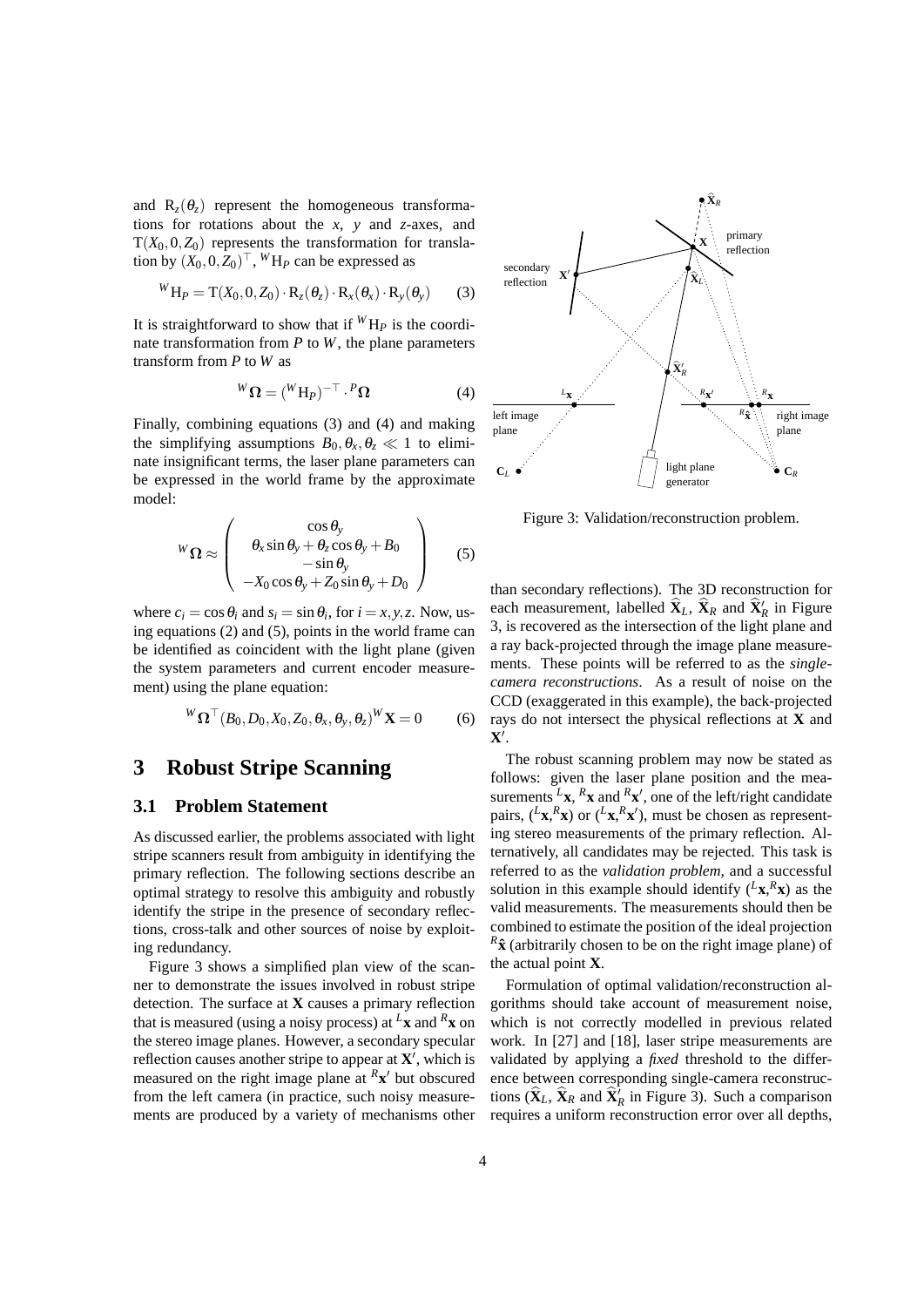

Figure 4: Variation of single-camera reconstruction error with depth.

which Figure 4 illustrates is clearly not the case. Two independent measurements at  $\mathbf{x}_1$  and  $\mathbf{x}_2$  generally exhibit a constant error variance on the image plane, as indicated by the interval  $\delta$ **x**. However, projecting  $\delta$ **x** onto the laser plane reveals that the reconstruction error increases with depth, since  $\Delta X_1 < \Delta X_2$ . Thus, the validation threshold on depth difference should increase with depth to account for measurement noise, otherwise validation is more lenient for closer reconstructions. Similarly, taking either  $\hat{\mathbf{X}}_L$ ,  $\hat{\mathbf{X}}_R$  or the arithmetic average  $\frac{1}{2}(\hat{\mathbf{X}}_L + \hat{\mathbf{X}}_R)$  as the final reconstruction is generally suboptimal for noisy measurements.

The following sections present optimal solutions to the validation/reconstruction problem, based on an error model with the following features (the assumptions of the error model are corroborated with experimental results in Section 6.2):

- 1. Light stripe measurement errors are independent and Gaussian distributed with uniform variance over the entire image plane.
- 2. The dominant error in the laser plane position is the angular error about the axis of rotation due to the shaft encoder (*e* in equation (2)), which couples all the image plane measurements in a given frame.
- 3. All other parameters described in Section 2.3

(apart from the visual measurements and shaft encoder position) are assumed to be known with sufficient accuracy that any uncertainty can be ignored for the purpose of validation and reconstruction.

#### **3.2 General Solution**

We now present a general analytical solution to the validation/reconstruction problem. Let <sup>L</sup>**x** and <sup>R</sup>**x** represent noisy *candidate* measurements of the stripe on corresponding epipolar lines, and let  $\Omega = (A, B, C, D)^{\top}$  represent the parameters of the light plane. The *cost* of associating the measurements with the primary reflection of the stripe can be formulated as an error distance on the image plane (similar to the reconstruction method proposed in [11]). Let  $\hat{\mathbf{X}}$  represent the minimum mean squared error 3D reconstruction, which is constrained to coincide with the laser plane, but not necessarily at the intersection of the back-projected rays from the noisy image plane measurements. Errors in the light plane parameters  $\Omega$  are considered in the next section, but for now the light plane parameters are assumed to be known exactly. The optimal reconstruction  $\hat{\mathbf{X}}$  corresponds to the *ideal* projections,  $L\hat{\mathbf{x}}$  and  $R\hat{\mathbf{x}}$ , on the left and right image planes according to  $L, R\hat{\mathbf{x}} = L, R\hat{P}\hat{\mathbf{X}}$ . Now, the sum of squared errors between the ideal and measured points can be used to determine whether the candidate measurement pair  $(\mathbf{x}_L, \mathbf{x}_R)$  corresponds to a point  $\hat{\mathbf{X}}$  on the light plane:

$$
E = d^2(\mathbf{L}_\mathbf{X}, {}^L \mathbf{P} \widehat{\mathbf{X}}) + d^2(\mathbf{R}_\mathbf{X}, {}^R \mathbf{P} \widehat{\mathbf{X}})
$$
(7)

where  $d(\mathbf{x}_1, \mathbf{x}_2)$  is the Euclidean distance between  $\mathbf{x}_1$ and  $\mathbf{x}_2$ . For a given candidate pair, the optimal reconstruction  $\bf{X}$  with respect to image plane error is found by a constrained minimization of *E* with respect to the condition that  $\hat{\mathbf{X}}$  is on the laser plane:

$$
\Omega^{\top}\hat{\mathbf{X}} = 0 \tag{8}
$$

When multiple ambiguous correspondences exist, equation (7) is optimized with respect to the constraint in (8) for all possible candidate pairs, and the pair with minimum error is chosen as the most likely correspondence. Finally, the result is validated by imposing a threshold on the maximum allowed squared image plane error *E*.

Performing the constrained optimization of equations (7)-(8) is analytically cumbersome. Fortunately, the problem may be reduced to an unconstrained optimization by formulating the ideal left projection  $L\hat{\mathbf{x}}$  as a function of the ideal right projection  $R\hat{\mathbf{x}}$  for points on the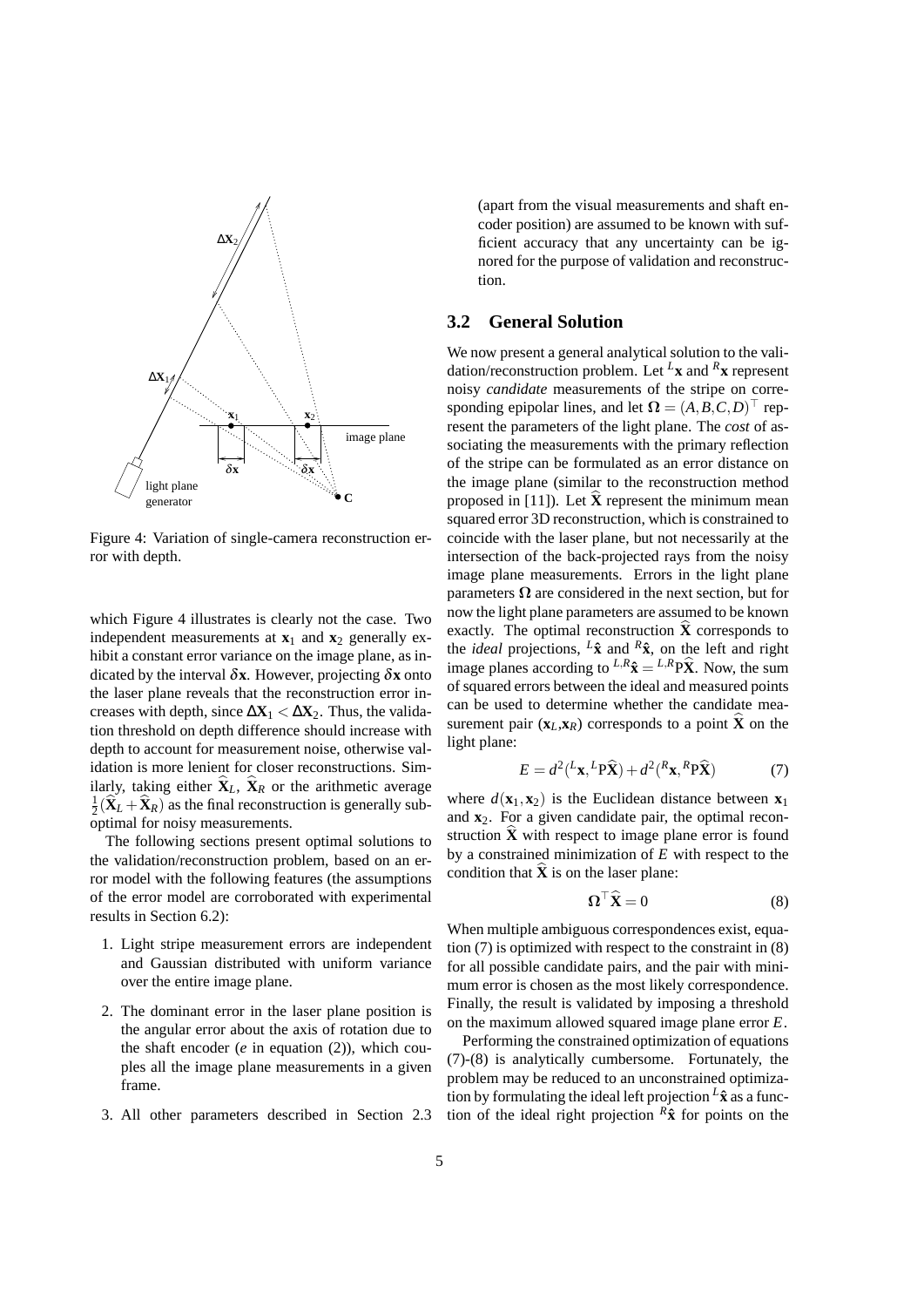light plane. To determine this relationship, the 3D reconstruction is first expressed as a function of  $^R$ **x** by taking the intersection of the laser plane and the ray back-projected from  $\mathbb{R}\hat{\mathbf{x}}$ . Plucker matrices provide a concise notation for the intersection of planes and lines (see [9]). If **A** and **B** represent the homogeneous vectors of two points on a line, the Plücker matrix  $L$  describing the line is

$$
\mathbf{L} = \mathbf{A}\mathbf{B}^{\top} - \mathbf{B}\mathbf{A}^{\top} \tag{9}
$$

Then, the intersection **X** of a plane  $\Omega$  and the line described by L is simply

$$
\mathbf{X} = \mathbf{L}\mathbf{\Omega} = (\mathbf{A}\mathbf{B}^{\top} - \mathbf{B}\mathbf{A}^{\top})\mathbf{\Omega}
$$
 (10)

The Plücker matrix for the back-projected ray from *<sup>R</sup>***xˆ** can now be constructed from two known points on the ray: the camera centre  $\mathbf{C}_R$ , and  ${}^R\mathrm{P}^{+R}\mathbf{\hat{x}}$ , where  ${}^R\mathrm{P}^{+}$  is the pseudo-inverse of the camera projection matrix *<sup>R</sup>*P such that  ${}^R P({}^R P^{+R} \hat{x}) = {}^R \hat{x}$ , given by

$$
{}^{R}\mathbf{P}^{+} = {}^{R}\mathbf{P}^{\top} ({}^{R}\mathbf{P}^{R}\mathbf{P}^{\top})^{-1}
$$
 (11)

Applying these to equation (9), the Plücker matrix for the back-projection of  $^R$ **x** is

$$
\mathbf{L} = \mathbf{C}_R (^R \mathbf{P}^{+R} \hat{\mathbf{x}})^{\top} - (^R \mathbf{P}^{+R} \hat{\mathbf{x}}) \mathbf{C}_R^{\top} \tag{12}
$$

The intersection of L with the laser plane  $\Omega$ , can now be expressed using equation (10) as:

$$
\widehat{\mathbf{X}} = \mathbf{L}\Omega = [\mathbf{C}_R (^R \mathbf{P}^{+R} \widehat{\mathbf{x}})^{\top} - (^R \mathbf{P}^{+R} \widehat{\mathbf{x}}) \mathbf{C}_R^{\top}] \Omega \qquad (13)
$$

Finally, the ideal projection  $L\hat{\mathbf{x}}$  corresponding to  $R\hat{\mathbf{x}}$  is obtained by projecting  $X$  onto the left image plane:

$$
\begin{array}{rcl}\nL_{\hat{\mathbf{X}}} & = & {}^{L}P\hat{\mathbf{X}} \\
& = & {}^{L}P[C_{R}({}^{R}P^{+R}\hat{\mathbf{x}})^{\top} - ({}^{R}P^{+R}\hat{\mathbf{x}})C_{R}^{\top}]\Omega \\
& = & {}^{L}P C_{R}({}^{R}P^{+R}\hat{\mathbf{x}})^{\top}\Omega - {}^{L}P({}^{R}P^{+R}\hat{\mathbf{x}})(C_{R}^{\top}\Omega)\n\end{array}
$$

Using the identity  $({}^R P^{+R} \hat{\mathbf{x}})^\top \Omega = \Omega^\top ({}^R P^{+R} \hat{\mathbf{x}})$ , and noting that  $(C_R^{\top}\Omega)$  is scalar, the common factors and collected to simplify the above expression to

$$
L_{\hat{\mathbf{X}}} = L_{\mathbf{P}(\mathbf{C}_R \mathbf{\Omega}^{\top})}({}^{R}\mathbf{P}^{+R}\hat{\mathbf{x}}) - L_{\mathbf{P}(\mathbf{C}_R^{\top}\mathbf{\Omega})}({}^{R}\mathbf{P}^{+R}\hat{\mathbf{x}})
$$
  
= 
$$
(L_{\mathbf{P}[\mathbf{C}_R \mathbf{\Omega}^{\top} - (\mathbf{C}_R^{\top}\mathbf{\Omega})I]^{R}\mathbf{P}^{+})^{R}\hat{\mathbf{x}}}
$$
(14)

Equation (14) is of the form  $L\hat{\mathbf{x}} = \mathbf{H}^R\hat{\mathbf{x}}$  and simply states that points on the laser plane induce a homography between coordinates on the left and right image planes, which is consistent with known results [9]. Finally, the error function becomes

$$
E = d^2(\mathbf{L}\mathbf{x}, \mathbf{H}^R\hat{\mathbf{x}}) + d^2(\mathbf{R}\mathbf{x}, \mathbf{R}\hat{\mathbf{x}})
$$
 (15)

where  $H = {}^{L}P[\mathbf{C}_R\Omega^{\top} - (\mathbf{C}_R^{\top}\Omega)I]^R P^+$ . The reconstruction problem can now be formulated as an unconstrained optimization of equation (15) with respect to  $R\hat{\mathbf{x}}$ . The validation problem is solved by finding the pair of candidates on each scanline with the minimum squared error  $E$ , and the optimal reconstruction  $X$  is recovered from equation (13) and the ideal projection  $R\hat{\mathbf{x}}$ .

### **3.3 Special Case: Rectilinear Stereo and Pin-Hole Cameras**

The results of the previous section apply to general camera models and stereo geometry. However, the special case of rectilinear stereo and pin-hole cameras is important as it reduces equation (15) to a single degree of freedom. Furthermore, rectilinear stereo applies without loss of generality (after projective rectification), and the pin-hole model is a good approximation for CCD cameras (after correcting for radial lens distortion). The stereo cameras used in this work are assumed to have unit aspect ratio and no skew, and the pin-hole models are parameterized by identical focal length *f* . For rectilinear stereo cameras with optical centres at  $C_{L,R} = (\mp b, 0, 0, 1)^\top$ , the projection matrices *L*,*R*P are given by

$$
L, R_{\mathbf{P}} = \left( \begin{array}{ccc} f & 0 & 0 & \pm f b \\ 0 & f & 0 & 0 \\ 0 & 0 & 1 & 0 \end{array} \right) \tag{16}
$$

where the positive sign is taken for *L* and the negative for *R*. Now, substituting equation (16) and  $C_{L,R}$  =  $(≡b, 0, 0, 1)$ <sup>⊤</sup> into equation (14), the homography between the projections of a point on the laser plane can be expressed as:

$$
L\hat{\mathbf{x}} = \begin{pmatrix} Ab - D & 2Bb & 2Cbf \\ 0 & -(Ab + D) & 0 \\ 0 & 0 & -(Ab + D) \end{pmatrix} R\hat{\mathbf{x}} \tag{17}
$$

With  $^R$ **x**̂ =  $(^R \hat{x}, ^R \hat{y}, 1)^T$  and  $^L$ **x**̂ =  $(^L \hat{x}, ^L \hat{y}, w)^T$ , the above transformation can be evaluated as

$$
\begin{pmatrix} L_{\hat{X}} \\ L_{\hat{Y}} \\ w \end{pmatrix} = \begin{pmatrix} (Ab - D)^R \hat{x} + 2Bb^R \hat{y} + 2Cbf \\ -(Ab + D)^R \hat{y} \\ -(Ab + D) \end{pmatrix}
$$
(18)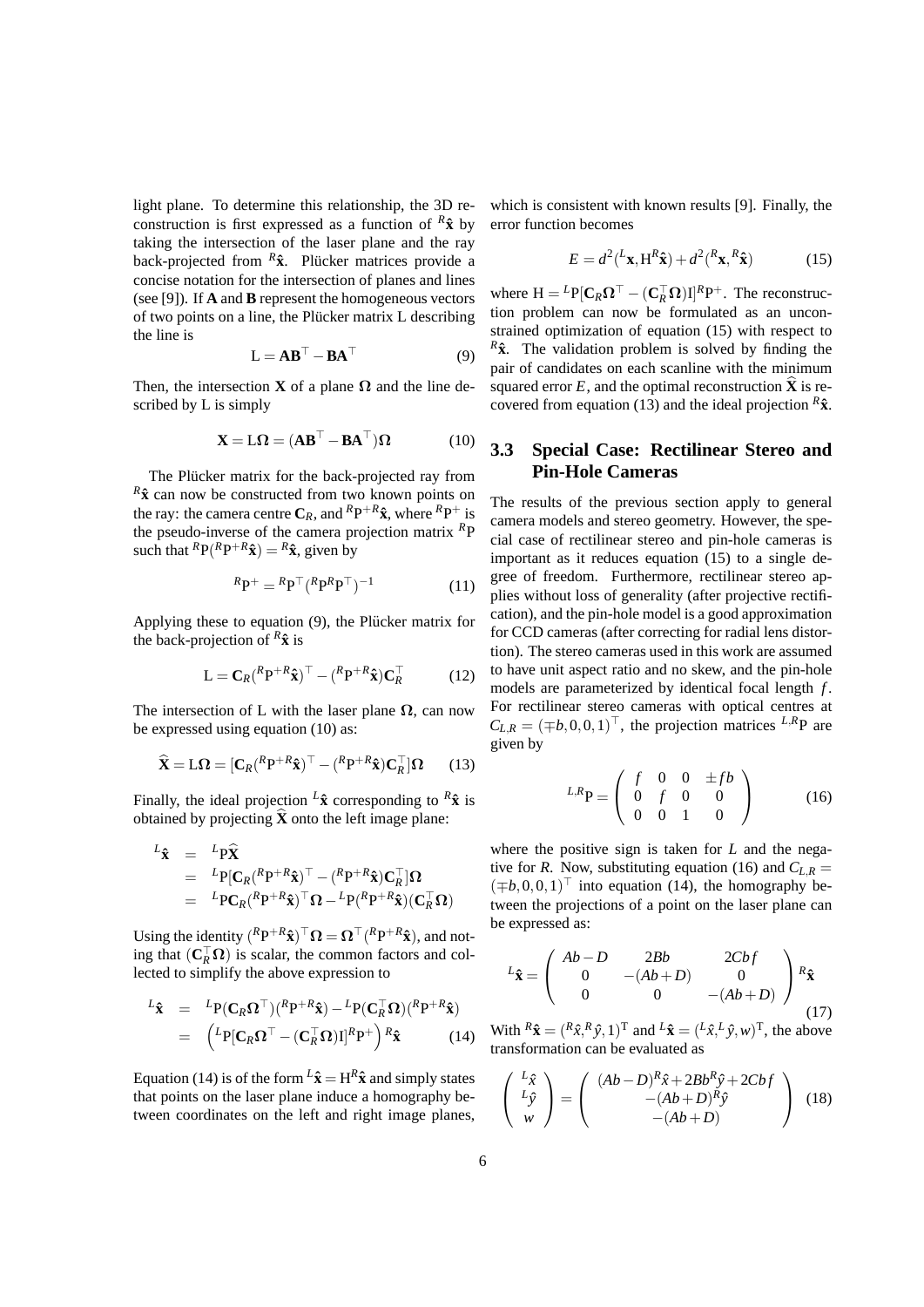Expressed in inhomogeneous coordinates, the relationship between  $^L\hat{\mathbf{x}}$  and  $^{\bar{R}}\hat{\mathbf{x}}$  is

$$
L_{\hat{X}} = -\frac{(Ab-D)^R \hat{x} + 2Bb^R \hat{y} + 2Cbf}{Ab+D}
$$
 (19)

$$
L_{\hat{y}} = R_{\hat{y}} \tag{20}
$$

Since the axes of *L* and *R* are parallel (rectilinear stereo), the notation  $\hat{y} \triangleq L\hat{y} = R\hat{y}$  replaces equation (20). Rectilinear stereo gives rise to epipolar lines that are parallel to the *x*-axis, so the validation algorithm need only consider possible correspondences on matching scanlines in the stereo images. Any measurement error in the stripe detection process (see Section 5.1) is assumed to be in the *x*-direction only, while the *y*-coordinate is fixed by the height of the scanline. Thus, the *y*-coordinate of the optimal projections are also fixed by the scanline, ie.  $\hat{v} = v$ , where *v* is the *y*coordinate of the candidate measurements  $L$ **x** and  $R$ **x**.

Finally, substituting equations (19)-(20) with  $\hat{y} = y$ into (15), the image plane error *E* can be expressed as a function of a *single* unknown, *<sup>R</sup> x*ˆ:

$$
E = ({}^{L}x + \alpha^{R}\hat{x} + \beta y + \gamma f)^{2} + ({}^{R}x - {}^{R}\hat{x})^{2}
$$
 (21)

where the following change of variables in the plane parameters is introduced (noting that  $\Omega$  has only three degrees of freedom due to the unconstrained scale):

$$
\alpha = (Ab - D)/(Ab + D) \tag{22}
$$

$$
\beta = 2Bb/(Ab+D) \tag{23}
$$

$$
\gamma = 2Cb/(Ab+D) \tag{24}
$$

For the experimental scanner, with  $\Omega$  given by equation (5),  $\alpha$ ,  $\beta$  and  $\gamma$  can be written as:

$$
\alpha = -\frac{k_1 \cos \theta_y + k_2 \sin \theta_y + k_3}{\cos \theta_y + k_2 \sin \theta_y + k_3}
$$
(25)

$$
\beta = \frac{(1-k_1)(\theta_x \sin \theta_y + \theta_z \cos \theta_y + B_0)}{\cos \theta_y + k_2 \sin \theta_y + k_3}
$$
 (26)

$$
\gamma = \frac{(k_1 - 1)\sin\theta_y}{\cos\theta_y + k_2 \sin\theta_y + k_3}
$$
 (27)

where  $\theta_y = me + c$  and the following change of variables is made in the system parameters:

$$
k_1 = -(b+X_0)/(b-X_0) \tag{28}
$$

$$
k_2 = Z_0/(b - X_0) \tag{29}
$$

$$
k_3 = D_0/(b - X_0) \tag{30}
$$

Optimization of equation (21) now proceeds using standard techniques, setting  $\frac{dE}{d^R \hat{x}} = 0$  and solving for *R* $\hat{x}$ . Let  $R\hat{x}^*$  represent the optimal projection resulting in the minimum squared error,  $E^*$ . It is straightforward to show that the optimal projection is given by

$$
{}^{R}\hat{x}^* = [{}^{R}x - \alpha ({}^{L}x + \beta y + \gamma f)]/(\alpha^2 + 1)
$$
 (31)

and the corresponding minimum squared error  $E^*$  is:

$$
E^* = ({}^L x + \alpha^R x + \beta y + \gamma f)^2 / (\alpha^2 + 1)
$$
 (32)

For completion, substituting equation (31) and  $R\hat{y}^* = y$ into (19) gives the corresponding optimal projection on the left image plane as

$$
L\hat{x}^* = [\alpha^{2L}x - \alpha^R x - (\beta y + \gamma f)]/(\alpha^2 + 1)
$$
 (33)

Finally, the optimal 3D reconstruction  $\hat{\mathbf{X}}^*$  is recovered from equation (13). Evaluating (13) for rectilinear, pinhole cameras with the change of variables in equations (22)-(24), and expressing the result in inhomogeneous coordinates, the relationship between  $\hat{\mathbf{X}}^*$  and the optimal projection  ${}^R \hat{x}^*$  is:

$$
\begin{pmatrix}\n\widehat{X}^* \\
\widehat{Y}^* \\
\widehat{Z}^*\n\end{pmatrix} = \begin{pmatrix}\n\frac{b[\beta y + \gamma f + (\alpha - 1)^R \widehat{x}^*]}{(\alpha + 1)^R \widehat{x}^* + \beta y + \gamma f} \\
\frac{-2by}{(\alpha + 1)^R \widehat{x}^* + \beta y + \gamma f} \\
\frac{-2bf}{(\alpha + 1)^R \widehat{x}^* + \beta y + \gamma f}\n\end{pmatrix}
$$
\n(34)

Finally, substituting  $R\hat{x}^*$  from equation (33) into the above, the optimal reconstruction from candidate measurements  $L_x$  and  $R_x$  on the scanline at height *y* is:

$$
\begin{pmatrix}\n\widehat{X}^* \\
\widehat{Y}^* \\
\widehat{Z}^*\n\end{pmatrix} = \begin{pmatrix}\n\frac{\left[ (\alpha-1)(\alpha^L x - R_x) - (\alpha+1)(\beta y + \gamma f) \right] b}{(\alpha+1)(\alpha^L x - R_x) + (\alpha-1)(\beta y + \gamma f)} \\
\frac{2by(\alpha^2+1)}{(\alpha+1)(\alpha^L x - R_x) + (\alpha-1)(\beta y + \gamma f)} \\
\frac{2bf(\alpha^2+1)}{(\alpha+1)(\alpha^L x - R_x) + (\alpha-1)(\beta y + \gamma f)}\n\end{pmatrix}
$$
\n(35)

Now, let  $L_{x_i}$ ,  $i = 1...n_L$ , and  $R_{x_j}$ ,  $j = 1...n_R$  represent candidate measurements of the stripe on corresponding scanlines at height *y*. Furthermore, let *e* represent the current measured encoder value for the scanner (see Section 3.4). The validation problem, that is, determining which pair of measurements correspond to the primary reflection, can now be solved as follows:

1. Light plane parameters  $\alpha$ ,  $\beta$  and  $\gamma$  are calculated from *e* and the system parameters using equations (25)-(27) and (2).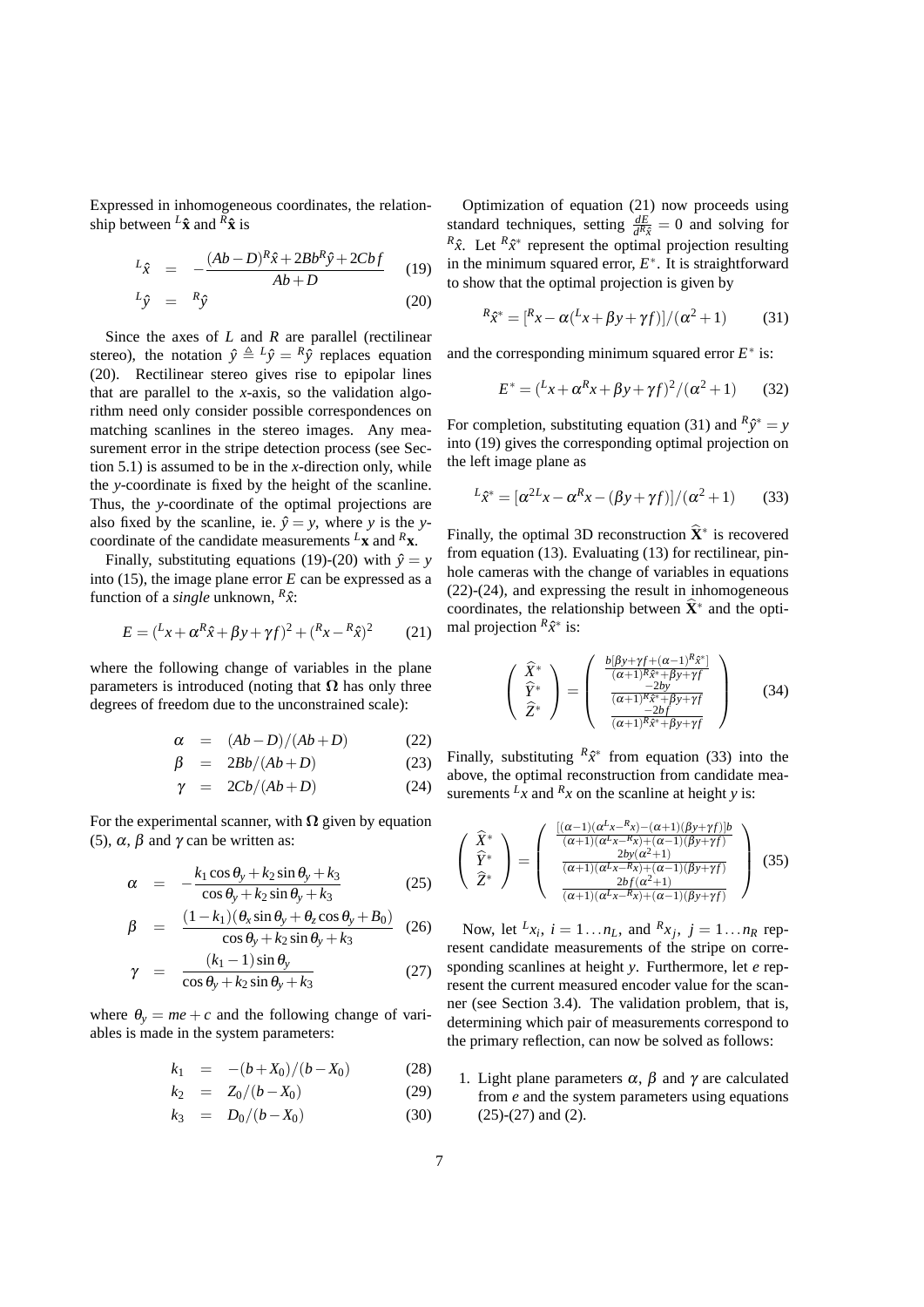2. For every possible pair of measurements  $(Lx_i, Rx_j)$ , the optimal reconstruction error  $E^*$  is calculated from equation (32). Then, the pair  $\left( \frac{L}{i}, \frac{R}{i}, \frac{R}{j} \right)$  with the minimal reconstruction error are chosen as the most likely valid measurements, given by:

$$
({}^{L}x_{i}^{*}, {}^{R}x_{j}^{*}) = \arg\min_{({}^{L}x_{i}, {}^{R}x_{j})} E^{*}({}^{L}x_{i}, {}^{R}x_{j}, \alpha, \beta, \gamma) \tag{36}
$$

- 3. A final test,  $E^*(Lx_i^*, Rx_j^*, \alpha, \beta, \gamma) < E_{th}$ , ensures that the optimal candidates are valid, where  $E_{th}$  is calculated off-line from the expected measurement error. If this test is violated, no reconstruction is recovered in current frame.
- 4. For valid measurements, the optimal reconstruction  $\hat{\mathbf{X}}^*(L_{i}, R_{i}^* )$  is finally calculated from equation (35). The reconstructions from all scanlines in the current frame are added to the range map.

### **3.4 Laser Plane Error**

The above solution is optimal with respect to the error of image plane measurements, and assumes that the parameters of the laser plane are known exactly. In practice, the encoder measurements are likely to suffer from both random and systematic error due to acquisition delay and quantization. Unlike the image plane error, the encoder error is constant for all stripe measurements in a given frame and thus cannot be minimized independently for candidate measurements on each scanline.

Let  ${}^L\mathbf{x}_i$  and  ${}^R\mathbf{x}_i$ ,  $i = 1 \dots n$  represent valid corresponding measurements of the laser stripe on the *n* scanlines in a frame. The reconstruction error  $E_i^*(e)$  for each pair can be treated as a function of the encoder count via the system model in equations (25)-(27). The total error  $E_{\text{tot}}^*(e)$  over all scanlines for a given encoder count *e* is calculated as:

$$
E_{\text{tot}}^*(e) = \sum_{i=1}^n E_i^*(e)
$$
 (37)

Finally, an optimal estimate of the encoder count  $e^*$  is calculated from the minimization

$$
e^* = \arg\min_{e} [E_{\text{tot}}^*(e)] \tag{38}
$$

Since  $E_{\text{tot}}^*(e)$  is a non-linear function, equation (38) is implemented using the LM minimization from MIN-PACK [17], with the measured value of *e* as the initial estimate.

As noted above, valid corresponding measurements must be identified before calculating  $E_{\text{tot}}^*(e)$ . However, since the correspondences are determined by minimizing  $E^*$  over all candidate pairs given the plane parameters, the correspondences are also a function of the encoder count. Thus, the refined estimate  $e^*$  may relate to a different set of optimal correspondences than those from which it was calculated. To resolve this issue, the optimal correspondences and encoder count are calculated recursively. In the first iteration, correspondences are calculated using the measured encoder value *e* to yield the initial estimate  $e_0^*$  via equations (37)-(38). A new set of correspondences are then extracted from the raw measurements using the refined encoder value  $e_0^*$ . If the new correspondences differ from the previous iteration, an updated estimate of the encoder value  $e_1^*$  is calculated (using  $e_0^*$  as the initial guess). The process is repeated until a stable set of correspondences is found.

The above process is applied to each captured frame, and the optimal encoder count  $e^*$  and valid corresponding measurements are substituted into equation (35) to finally recover the optimal 3D profile of the laser.

#### **3.5 Additional Constraints**

As already described, robust stripe detection is based on minimization of the image plane error in equation (32). However, the minimum image plane error is a necessary but insufficient condition for identifying valid stereo measurements. In the practical implementation, two additional constraints are employed to improve the robustness of stripe detection.

The first constraint simply requires stripe candidates to be moving features; a valid measurement must not appear at the same position in previous frames. This is implemented by processing only those pixels with sufficiently large intensity difference between successive frames. While this constraint successfully rejects static stripe-like edges or textures in most scenes, it has little effect on cross-talk or reflections, since these also appear as moving features.

The second constraint is based on the fact that valid measurements only occur within a sub-region of the image plane, depending on the angle of the light plane. From equation (34), the inhomogeneous *z*-coordinate of a optimal reconstruction  $\hat{\mathbf{X}}$  can be expressed as a function of the image plane projection  ${}^R \hat{\mathbf{x}} = ({}^R \hat{x}, y)^\top$  as

$$
\widehat{Z} = \frac{-2bf}{(\alpha + 1)^R \widehat{x} + \beta y + \gamma f} \tag{39}
$$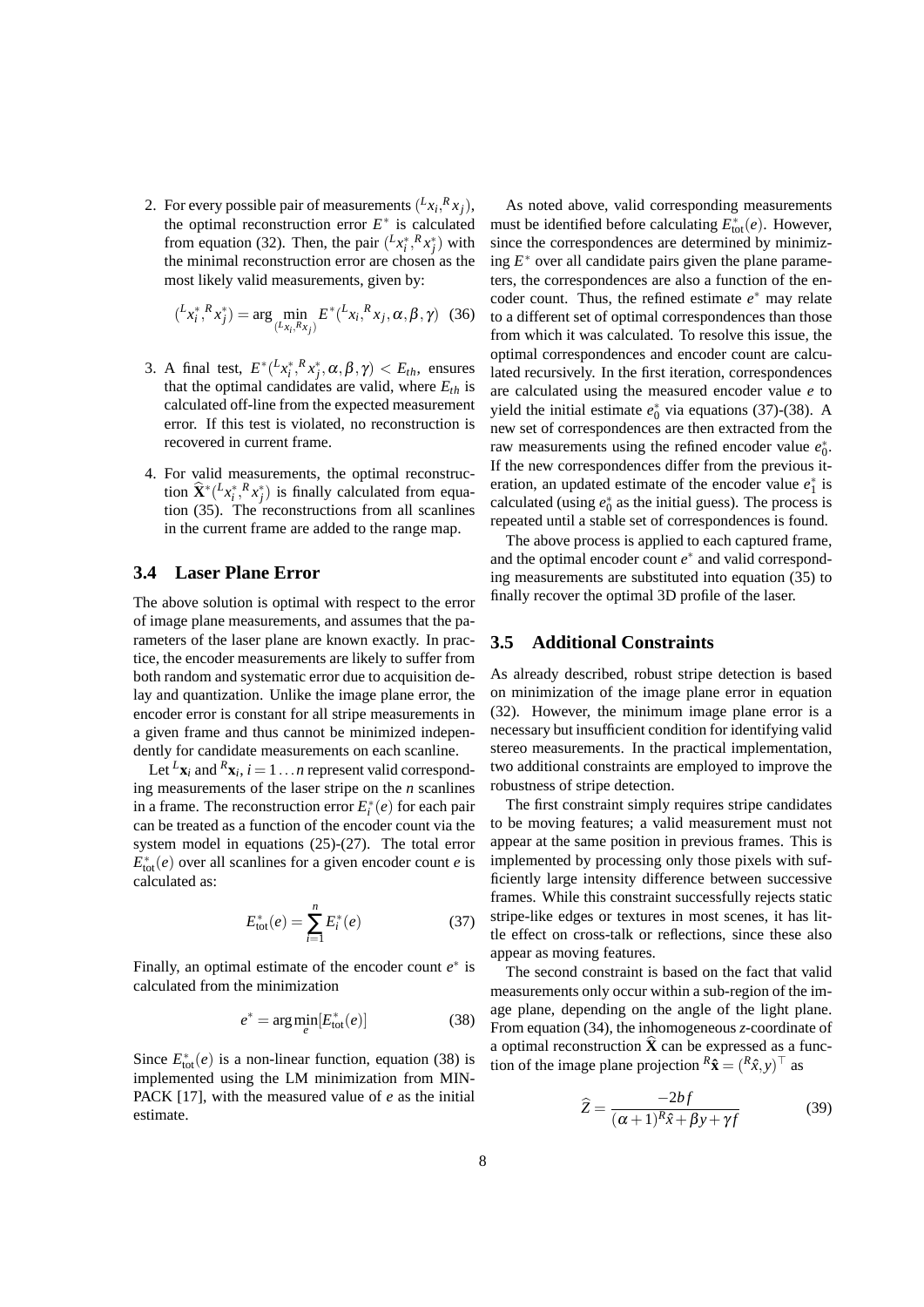Rearranging the above, the projected *x*-coordinate of a point on the light plane may be expressed as a function of depth  $\hat{Z}$  and the height *y* of the scanline:

$$
R_{\hat{X}} = -\frac{\beta y + \gamma f}{\alpha + 1} - \frac{2bf}{\hat{Z}(\alpha + 1)}
$$
(40)

The extreme boundaries for valid measurements can now be found by taking the limit of equation (40) for points on the light plane near and far from the camera. Taking the limit for distant reflections gives:

$$
\lim_{\hat{Z}\to\infty}{}^{R}\hat{x} = -\frac{\beta y + \gamma f}{\alpha + 1} \tag{41}
$$

Taking the limit  $\hat{Z} \rightarrow 0$  for close reflections gives the other boundary at  $^R \hat{x} \rightarrow -\infty$ . Now, if *w* is the width of the captured image, valid measurements on the right image plane at height *y* must be constrained to the *x*coordinate ranges

$$
-\frac{w}{2} < \,^R x < -\frac{\beta v + \gamma f}{\alpha + 1} \tag{42}
$$

Following a similar development, it is straightforward to show that the limits of valid measurements on the left image plane are:

$$
-\frac{\beta v + \gamma f}{\alpha + 1} < \frac{L_x}{\alpha} < +\frac{w}{2} \tag{43}
$$

Stripe extraction is only applied to pixels within the boundaries defined in (43)-(42); pixels outside these ranges are immediately classified as invalid. In addition to improving robustness, sub-region processing also reduces computational expense by halving the quantity of raw image data and decreasing the number of stripe candidates tested for correspondence.

### **4 Active Calibration**

In this section, determination of the unknown parameters in the model of the light stripe scanner are considered. Let the unknown parameters be represented by the vector

$$
\mathbf{p}=(k_1,k_2,k_3,\theta_x,\theta_z,B_0,m,c)
$$

where  $k_1$ ,  $k_2$  and  $k_3$  were introduced in equations (28)-(30). Since most of the parameters relate to mechanical properties, the straightforward approach to calibration is manual measurement. However, such an approach would be both difficult and increasingly inaccurate as parameters vary through mechanical wear. To

overcome this problem, a strategy is now proposed to optimally estimate **p** using only image-based measurements of a non-planar but otherwise arbitrary surface with favourable reflectance properties (the requirement of non-planarity is discussed below). This allows calibration to be performed cheaply and during normal operation.

The calibration procedure begins by scanning the stripe across the target and recording the encoder and image plane measurements for each captured frame. Since the system parameters are initially unknown, the validation problem is approximated by recording only the brightest pair of features per scanline. Let  $L_{\mathbf{X}_{ij}}$  and  $R_{\mathbf{X}_i}$ ,  $i = 1...n_j$ ,  $j = 1...t$  represent the centroids of the brightest corresponding features on  $n_i$  scanlines of *t* captured frames, and let *e<sup>j</sup>* represent the measured encoder value for each frame. As described earlier, image plane measurements have independent errors, while the encoder error couples all measurements in a given frame. Thus, optimal system parameters are determined from iterative minimization of the stripe measurement and encoder errors, based on the algorithm first described in Section 3.4. First, the total image plane error  $E_{\text{tot}}^*$  is summed over all frames:

$$
E_{\text{tot}}^* = \sum_{j=1}^t \sum_{i=1}^{n_j} E^*({}^L \mathbf{x}_{ij}, {}^R \mathbf{x}_{ij}, e_j, \mathbf{p})
$$
(44)

where  $E^*$  is defined in equation (32). The requirement of a non-planar calibration target can now be justified. For a planar target, the stripe appears as a straight line and the image plane measurements obey a linear relationship of the form  $x_{ij} = a_j y_{ij} + b_j$ . Then, the total error  $E_{\text{tot}}^*$  reduces to the form

$$
E_{\text{tot}}^* = \sum_{j=1}^t \sum_{i=1}^{n_j} (A_j y_{ij} + B_j)^2
$$
 (45)

Clearly, the sign of  $A_j$  and  $B_j$  cannot be determined from equation (45), since the total error remains unchanged after substituting  $-A_j$  and  $-B_j$ . The geometrical interpretation of this result is illustrated in Figure 5, which shows the 2D analogue of a planar target scan. For any set of encoder values  $e_i$  and collinear points  $X_i$  measured over *t* captured frames, there exist two symmetrically opposed laser plane generators capable of producing identical results. This ambiguity can be overcome by constraining the calibration target to be non-planar. It may also be possible for certain nonplanar targets to produce ambiguous results, but the cur-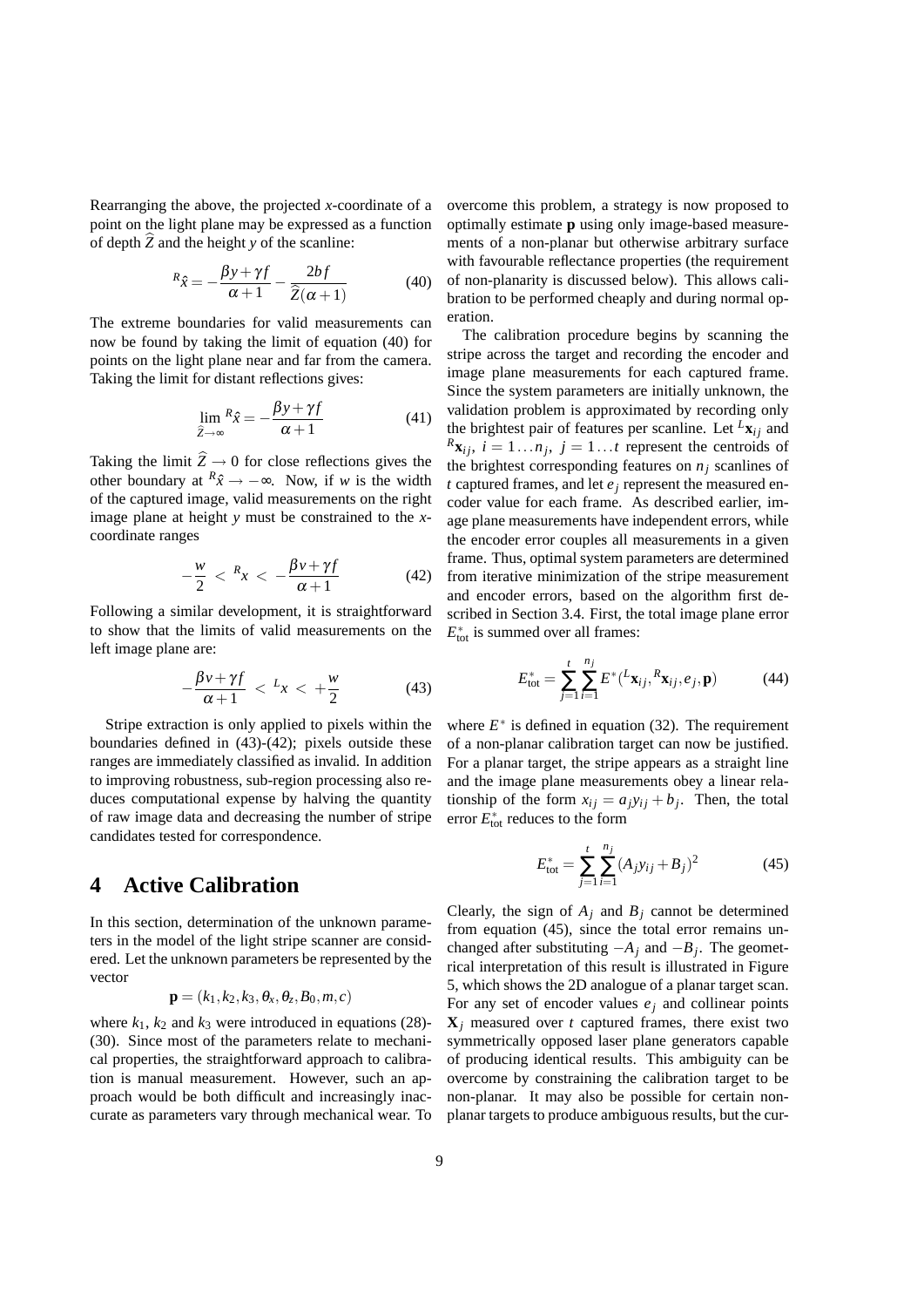

Figure 5: Possible positions of the light plane from the scan of a planar calibration target. The position of the light plane generator is ambiguous.

rent implementation assumes that such an object will rarely be encountered.

An initial estimate  $\mathbf{p}_0^*$  of the parameter vector is given by the minimization

$$
\mathbf{p}_0^* = \arg\min_{\mathbf{p}} [E_{\text{tot}}^*(\mathbf{p})] \tag{46}
$$

using the measured encoder values  $e_i$  and stereo correspondences  $L_{\mathbf{X}_{ij}}$  and  $R_{\mathbf{X}_{ij}}$ . Again, equation (46) is implemented numerically using LM minimization in MINPACK. The stripe measurements  $L_{\mathbf{X}_{ij}}$  and  $R_{\mathbf{X}_{ij}}$  are likely to contain gross errors resulting from the initial coarse validation constraint (in the absence of known system parameters). Thus, the next calibration step refines the measurements by applying out-lier rejection. Using  $e_j$  and the initial estimate  $\mathbf{p}_0^*$ , the image plane error  $E^*(L_{\mathbf{X}_{ij}}, R_{\mathbf{X}_{ij}}, e_j, \mathbf{p}_0^*)$  in equation (32) is calculated for each stereo pair. The measurements are then sorted in order of increasing error, and the top 20% are discarded.

The system parameters and encoder values are then sequentially refined in an iterative process. The initial estimate  $\mathbf{p}_0^*$  is only optimal with respect to image plane error, assuming exact encoder values *e<sup>j</sup>* . To account for encoder error, the encoder value is refined for each frame using the method described in Section 3.4 with the initial estimate  $\mathbf{p}_0^*$  of the system model. The resulting encoder estimates  $e_{j,0}^*$  are optimal with respect to  $\mathbf{p}_0^*$ . A refined system model  $\mathbf{p}_1^*$  is then obtained from equation (46) using the latest encoder estimates  $e_{j,0}^*$  and

in-lier image plane measurements. At the *k th* iteration, the model is considered to have converged when the fractional change in total error  $E_{\text{tot}}^*$  is less then a threshold  $\delta$ :

$$
\frac{E_{\text{tot},k-1}^* - E_{\text{tot},k}^*}{E_{\text{tot},k-1}^*} < \delta \tag{47}
$$

The final parameter vector  $\mathbf{p}_k^*$  is stored as the nearoptimal system model for processing regular scans using the methods described in Section 3. A final check for global optimality is performed by comparing the minimum total error  $E^*_{\text{tot},k}$  to a fixed threshold, based on an estimate of the image plane error. The rare case of non-convergence (less than 10% of trials) is typically due to excessive out-liers introduced by the sub-optimal maximum intensity validation constraint applied to the initial measurements. Non-convergence is resolved by repeating the calibration process with a new set of data.

The calibration technique presented here is practical, fast and accurate, requiring only a single scan of any suitable non-planar scene. Furthermore, the method does not rely on measurement or estimation of any metric quantities, and so does not require accurate knowledge of camera parameters *b* and *f* . Thus, image-based calibration allows the validation and correspondence problems to be solved robustly and independently of reconstruction accuracy.

### **5 Implementation**

This section describes the signal processing used to implement stereoscopic light stripe scanning on the experimental system introduced in Section 2. The output of the scanner is a  $384 \times 288$  element range map, with each element recording the 3D position of the surface as viewed from the right camera. During normal operation, the laser is scanned across a scene and the shaft encoder and stereo images are recorded at regular 40 ms intervals (25 Hz PAL frame-rate). The laser is mechanically geared to scan at about one pixels of horizontal motion per captured frame, so a complete scan requires approximately 384 processed frames (15 seconds).

### **5.1 Light Stripe Measurement**

Laser stripe extraction is performed using intensity data only, which is calculated by taking the average of the colour channels. As noted in Section 3.5, the motion of the stripe distinguishes it from the static background, which is eliminated by subtracting the intensity values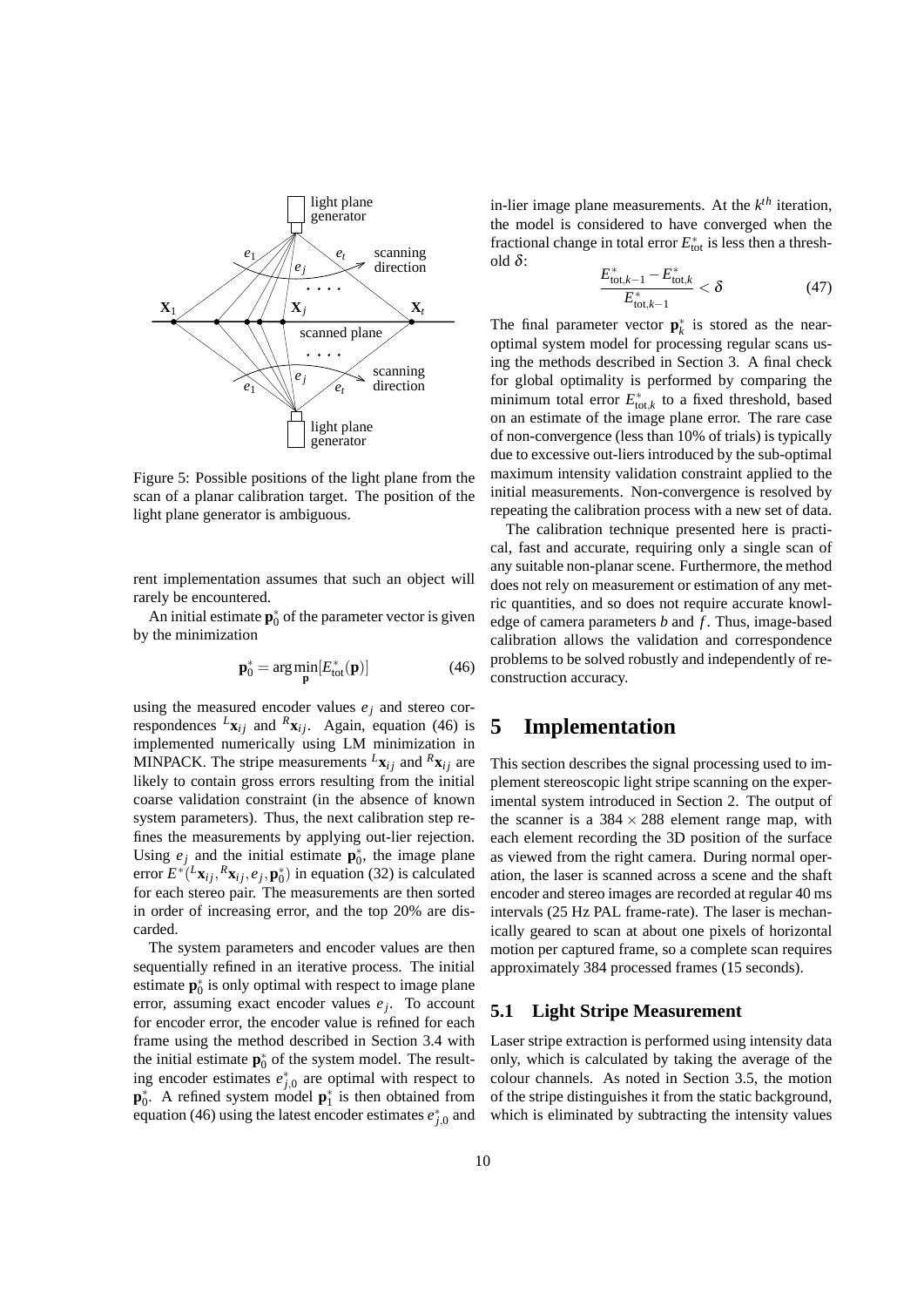

Figure 6: Thresholds for robust extraction of multimodal pulses.

in consecutive frames and applying a minimum difference threshold. The resulting *difference image* is morphologically eroded and dilated to reduce noise and improve the likelihood of stripe detection. In Section 3.5 it was also shown that valid measurements occur in a predictable sub-region of the image. This is calculated from equations (43)-(42) and the measured encoder value, and pixels outside this region are set to zero in the difference image. Further processing is only applied to pixels with non-zero difference.

The intensity profile on each scanline is then examined to locate candidate stripe measurements. If the stripe appeared as a simple unimodal pulse, the local maxima would be sufficient to detect candidates. However, mechanisms including sensor noise, surface texture and saturation of the CCD interfere and perturb the intensity profile. These issues are overcome by extracting pulses using a more sophisticated strategy of intensity edge extraction and matching. On each scanline, left and right edges are identified as an increase or decrease in the intensity profile according to the thresholds defined in Figure 6. Processing pixels from left to right, the location of a left edge  $x_l$  is detected when the intensity difference between successive pixels exceeds a threshold  $\delta_e$ , and the closest local intensity maxima to the right of  $x_l$  exceeds the intensity at  $x_l$  by a larger threshold  $\delta_h$ . Right edges  $x_r$  are extracted by processing the scanline in reverse. Finally, the edges are examined to identify left/right pairs without intervening edges. When  $x_l$  and  $x_r$  are closer than a threshold distance  $\delta_w$ , the pair are assumed to delimit a candidate pulse. The pulse centroid is calculated to sub-pixel accuracy as the mean pixel position weighted by the intensity profile within these bounds.

The result of the above process is a set of candidate stripe locations on each scanline of the stereo images. Along with the measured encoder value, these candidates are analyzed using the techniques described in Section 3 to refine the laser plane angle, identify valid corresponding measurements and reconstruct an optimal 3D profile. The reconstruction on each scanline is stored in the range map at the location of the corresponding measurement in the right image.

#### **5.2 Range Data Postprocessing**

Post-processing is applied *after* each complete scan to further refine the measured data. Despite robust scanning, the raw range map may still contain outliers as the stripe validation conditions are occasionally satisfied by spurious noise. Fortunately, the sparseness of the outliers make them easy to detect and remove using a simple thresholding operation: the minimum distance between each 3D point and its eight neighbours is calculated, and when this exceeds a threshold (10 mm in the current implementation), the associated point is removed from the range map.

Holes (pixels for which range data could not be recovered) may occur in the range map due to specular reflections, poor surface reflectivity, random noise and outlier removal. A further post-processing step fills these gaps with interpolated depth data. Each empty pixel is checked to determine whether it is bracketed by valid data within a vertical or horizontal distance of two pixels. To avoid interpolating across depth discontinuities, the distance between the bracketing points must be less than a fixed threshold (30 mm in the current implementation). Empty pixels satisfying these constraints are assigned a depth linearly interpolated between the valid bracketing points. The effect of both outlier rejection and interpolation on a raw scan is demonstrated in Figure 7.

Finally, a colour image is registered with the range map. Since robust scanning allows the sensor to operate in normal light, the cameras used for stripe detection also capture colour information. However, depth and colour cannot be sampled simultaneously for any given pixel, since the laser masks the colour of the surface. Instead, a complete range map is captured before registering a colour image from the right camera (assuming the cameras have not moved). Each pixel in this final image yields the colour of the point measured in the corresponding element of the range map.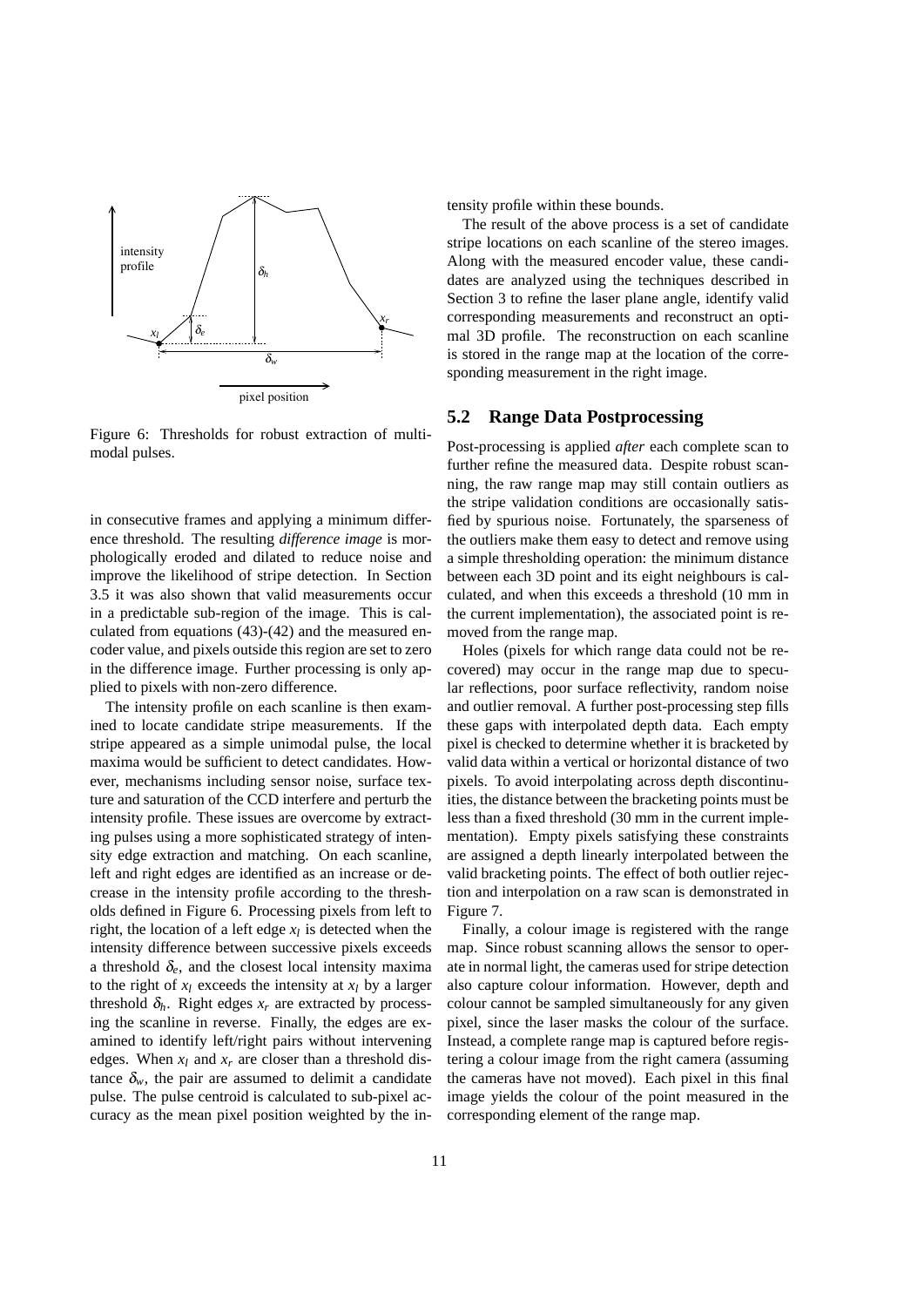

(a) Before post-processing



(b) After post-processing

Figure 7: Removal of impulse noise and holes (eliminated features are circled on the left).

# **6 Experimental Results**

### **6.1 Robustness**

To evaluate the performance of the proposed robust active sensing method, the scanner is implemented along with two other common techniques on the same experimental platform. The first method is a simple singlecamera scanner without any optimal or robust properties. A single-camera reconstruction is calculated from equation (13), using image plane measurements from the right camera only. Since no validation is possible in this configuration, the stripe is simply detected as the brightest feature on each scanline. The second alternative implementation will be referred to as a *double-camera* scanner. This approach is based on the robust techniques proposed in [18, 27], which exploit the requirement of consensus between two independent single-camera reconstructions. The single-camera reconstructions  $\hat{\mathbf{X}}_L$  and  $\hat{\mathbf{X}}_R$  are calculated independently from measurements on the left and right image planes, and discarded when  $|\hat{\mathbf{X}}_L - \hat{\mathbf{X}}_R|$  exceeds a fixed distance threshold. For valid measurements, the final reconstruction is calculated as  $\frac{1}{2}(\hat{\mathbf{X}}_L + \hat{\mathbf{X}}_R)$ .

The performance of the three methods in the presence of a phantom stripe (secondary reflection) was assessed using the test scene shown in Figure 8. A mirror at the rear of the scene creates a reflection of the objects and scanning laser, simulating the effect of cross-talk and secondary reflections. To facilitate a fair comparison, the three methods operated simultaneously on the same raw measurements captured during a single scan of the scene.

Figure 9(a) shows the colour/range data captured by the single-camera scanner. As a result of erroneous associations between the phantom stripe and laser plane, numerous phantom surfaces appear in the scan without any physical counterpart. Figure 9(b) shows the output of the double-camera scanner, which successfully removes the spurious surfaces. However, portions of real surfaces have also been rejected, since the algorithm is unable to disambiguate the phantom stripe from the primary reflection when both appear in the scene. Finally, Figure 9(c) shows the result using the techniques presented in this paper (see also Extension 1). The portions of the scene missing from Figure 9(b) are successfully detected using the proposed robust scanner, while the phantom stripe has been completely rejected. Also noteworthy is the implicitly accurate registration of colour and range.

The single-camera result highlights the need for robust methods when using light stripe scanners on a domestic robot. While the double-camera scanner successfully rejects reflections and cross-talk, the high rejection rate for genuine measurements may cause problems for segmentation or other subsequent processing. In contrast, segmentation and object classification have been successfully applied to the colour/range data from the proposed robust scanner to facilitate high-level domestic tasks [25]. Extensions 2 and 3 provide additional colour/range maps of typical domestic objects to demonstrate the robustness of our sensor in this application.

### **6.2 Error Analysis**

The results in this section experimentally validate of the system and noise models used to derive the theoreti-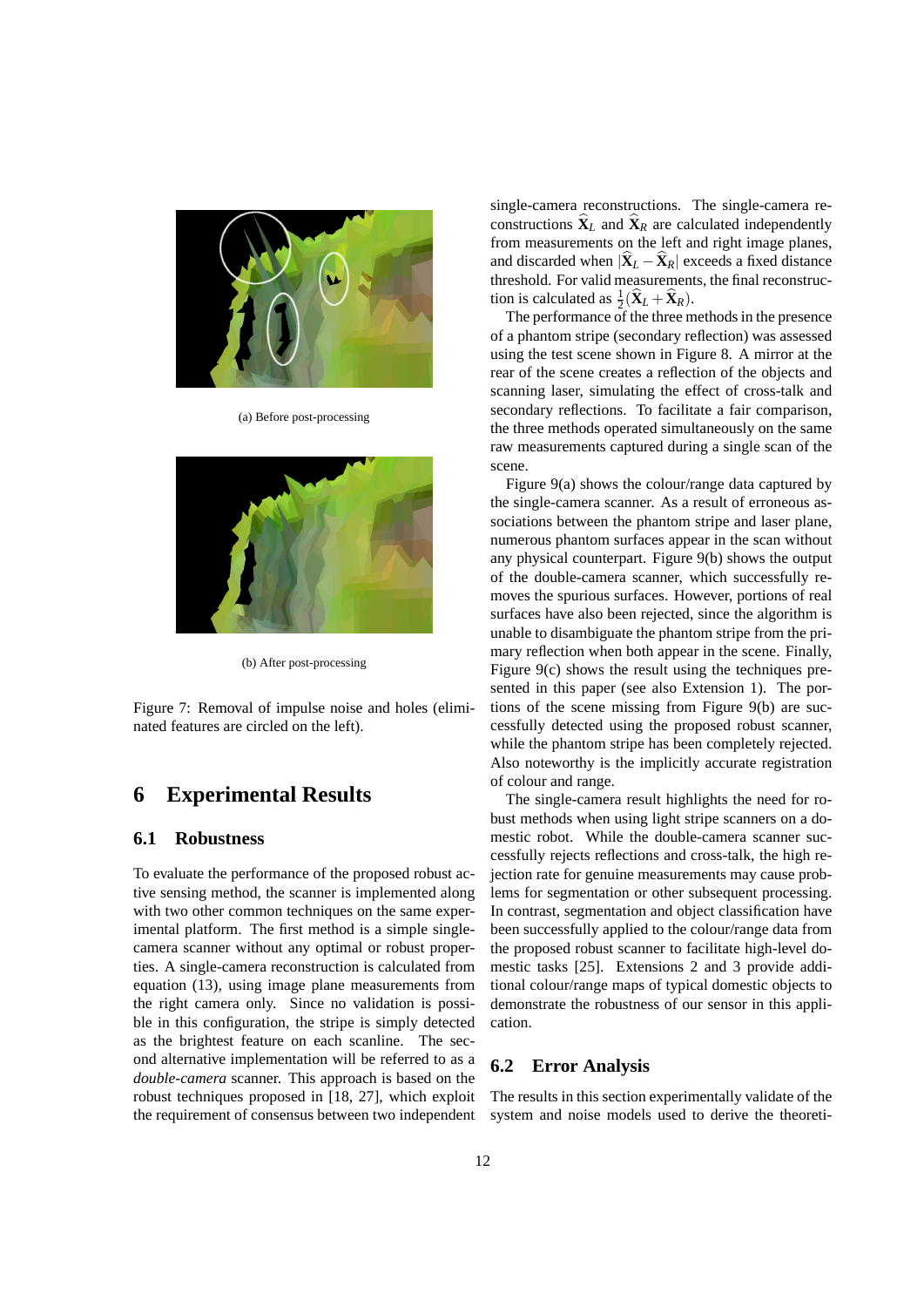

Figure 8: Robust scanning experiment.

cal results. In particular, the encoder angle estimation and calibration techniques described in Sections 3.4 and 4 are shown to be sufficiently accurate that any uncertainty in the system parameters and encoder values can be ignored for the purposes of optimal validation and reconstruction.

First, the calibration procedure described in Section 4 was performed using the corner formed by two boxes as the calibration target, and the valid image plane measurements and encoder values for each frame were recorded. Using the estimated system parameters, the optimal projections  $L, R\hat{x}^*$  and residuals  $(L, R\hat{x} - L, R\hat{x}^*)$ were calculated from equations (31) and (33) for all measurements. Figure 10 shows the histogram of residuals for measurements on the right image plane, and a Gaussian distribution with the same parameters for comparison. The residuals are approximately Gaussian distributed as expected, and assuming the light stripe measurement errors are similarly distributed, the error model proposed in Section 3.1 is found to be valid. The variance of the image plane measurements are shown in the first two rows of Table 1.

The variance of the system parameters and encoder values were determined using statistical bootstrapping. In this process, the residuals were randomly and uniformly sampled (with replacement) from the initial data, and added to the optimal projections  $L, R\hat{\chi}^*$  to generate a new set of pseudo-measurements. The system parameters were then estimated for each new set of pseudo-measurements using the calibration process described in Section 4. A total of 5000 re-sampling experiments were performed, and the resulting variance in the estimated system parameters are shown in the third



(a) Single-camera



(b) Double-camera



(c) Robust scanner

Figure 9: Comparison of range scanner results in the presence of secondary reflections.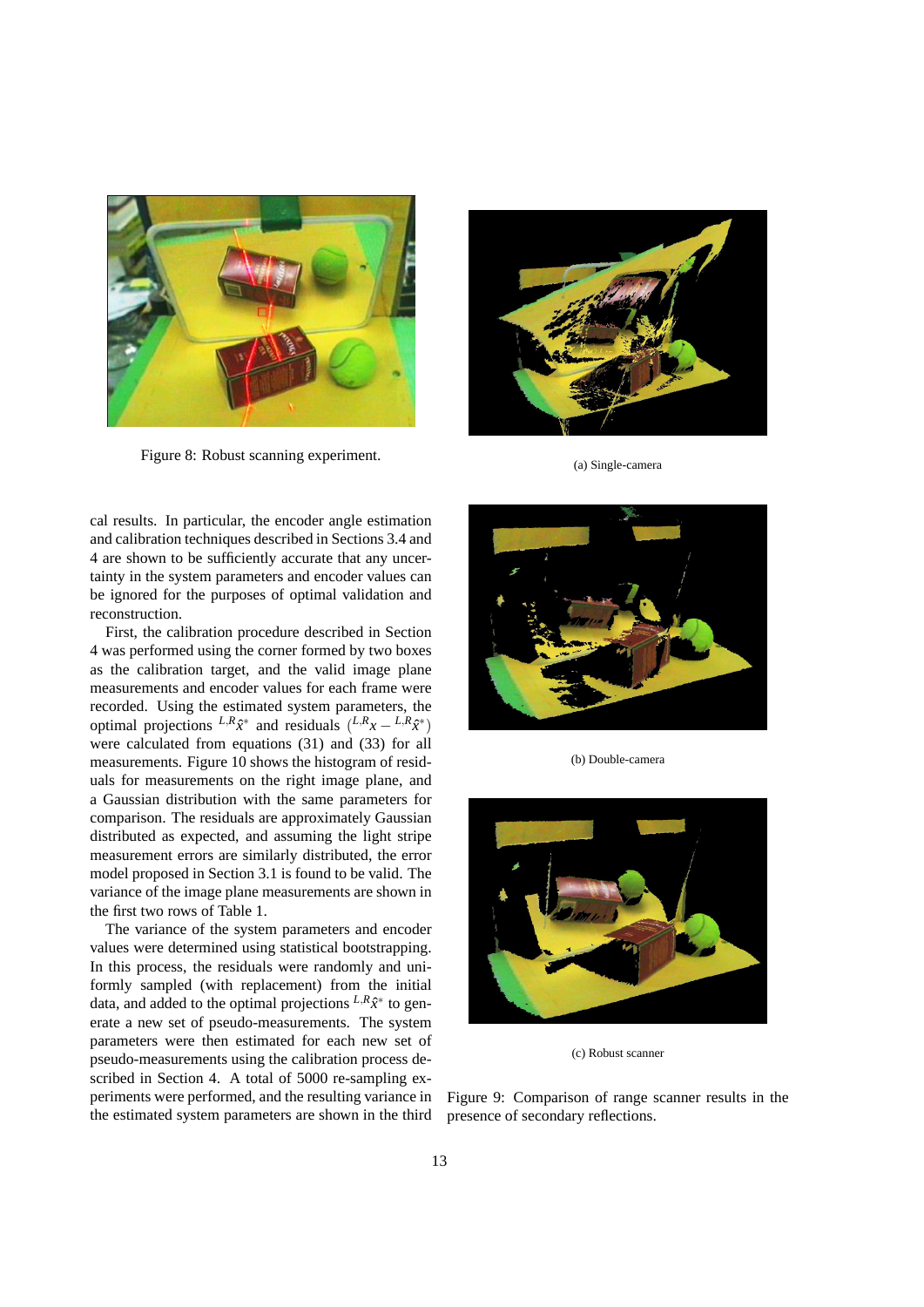

Figure 10: Distribution of residual reconstruction errors on the image plane.

Table 1: System parameter errors and contribution to reconstruction error.

| $p_i$            | $p_i$     | $var(p_i)$                    | $\text{var}(\binom{k}{x^*})_i$ |
|------------------|-----------|-------------------------------|--------------------------------|
| $x_L$            | 59.2      | $8 \times \overline{10^{-3}}$ | $2 \times \sqrt{10^{-3}}$      |
| $x_R$            | $-47.4$   | $7 \times 10^{-3}$            | $2 \times 10^{-3}$             |
| $\mathcal{Y}$    | 6.0       | 0.0                           | 0.0                            |
| $\boldsymbol{e}$ | 451.5     | $5 \times 10^{-5}$            | $2 \times 10^{-5}$             |
| k <sub>1</sub>   | $-1.1033$ | $2 \times 10^{-8}$            | $1 \times 10^{-5}$             |
| $k_2$            | 0.1696    | $4 \times 10^{-8}$            | $2 \times 10^{-8}$             |
| $k_3$            | 0.0717    | $1 \times 10^{-8}$            | $2 \times 10^{-5}$             |
| $\theta_{r}$     | $-0.0287$ | $3 \times 10^{-10}$           | $2 \times 10^{-12}$            |
| $\theta_z$       | 0.0094    | $5 \times 10^{-8}$            | $2 \times 10^{-6}$             |
| $B_0$            | $-0.0004$ | $5 \times 10^{-8}$            | $2 \times 10^{-6}$             |
| m                | 0.001105  | $7 \times 10^{-16}$           | $3 \times 10^{-5}$             |
| $\mathcal{C}$    | $-0.4849$ | $1 \times 10^{-10}$           | $4 \times 10^{-5}$             |

column of Table 1.

Finally, the optimality of the reconstruction is assessed by calculating the contribution from each parameter to the variance of the optimal projection  ${}^R \hat{x}^*$ in equation (31). Representing the components of the parameter vector as  $\mathbf{p} = \{p_i\}$ , and assuming the parameters have independent noise, the contribution of parameter  $p_i$  (with all other parameters fixed) to the variance of  ${}^R\hat{x}^*$ , represented as  $var({}^R\hat{x}^* )_i$ , is calculated as

$$
\text{var}(\mathbf{R}\hat{x}^*)_i = \left(\frac{\partial \mathbf{R}\hat{x}^*}{\partial p_i}\bigg|_{\mathbf{p}}\right)^2 \cdot \text{var}(p_i) \tag{48}
$$

The independence of the parameters is readily verified

from the covariance matrix of **p**.

Choosing a test point near the centre of the image plane, the contribution of each parameter to the total variance was calculated from equation (48) and the results are shown in the far right column of Table 1. Importantly, the errors due to  $^Rx$  and  $^Lx$  are two orders of magnitude greater than the contribution from the system parameters and encoder value. For comparison, the variance in  ${}^R{\hat{x}}^*$  measured from the bootstrapping process was  $0.0035$  pixels<sup>2</sup>, which agrees well with the sum of contributions from  $L_x$  and  $R_x$ . Finally, it should be noted that the variance of  ${}^R\hat{x}^*$  is about half the variance of  $^R x$ , indicating that the optimal reconstruction has a higher precision than a single-camera reconstruction.

These results demonstrate the reliability of the image-based techniques presented in Sections 3.4 and 4 for estimating the encoder value and calibrating the system parameters in the presence of noisy measurements. Furthermore, the main assumptions in deriving equations (31) and (32) are now justified: any uncertainty in the system parameters and encoder value can be reasonably ignored for the purpose of validation and reconstruction.

# **7 Discussion**

In addition to providing a mechanism for validation, the error distance  $E^*$  in equation (32) could be used to measure the random error of range points. As discussed in Section 3.1, the error variance of a 3D reconstruction increases with depth as the reconstruction problem becomes ill-conditioned. This systematic uncertainty can be calculated directly from the reconstruction in equation (35). In contrast,  $E^*$  measures the random uncertainty due to sensor noise. A suitable function of these systematic and random components could be formulated to provide a unique confidence interval for each 3D point, which would be useful in subsequent processing. For example, parametric surface fitting could be optimized with respect to measurement error by weighting each point with the confidence value.

One of the main limitations of light stripe scanning (compared to methods such as passive stereo) is the acquisition rate. In the current implementation, the PAL frame-rate of 25 Hz results in a 15 second measurement cycle to capture a complete half-PAL resolution range map of 384 stripe profiles. Clearly, such a long acquisition time renders the sensor unsuitable for dynamic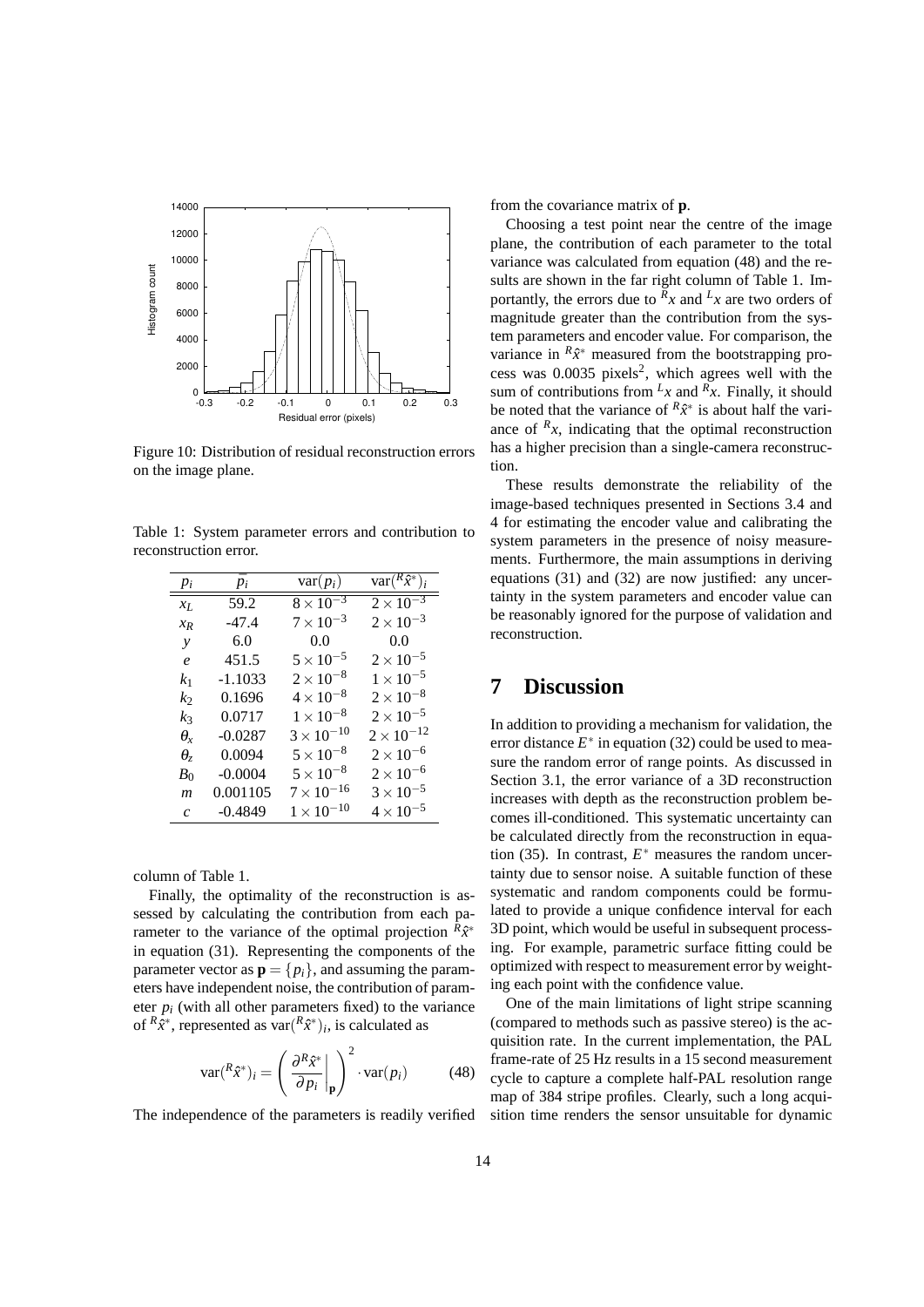scenes. However, a more subtle issue is that the robot must remain stationary during a scan to ensure accurate registration of the measured profiles. Obviously, the acquisition rate could be improved using high-speed cameras and dedicated image processing hardware; highspeed CMOS cameras are now capable of frame-rates exceeding 1000 Hz. Assuming the image processing could be accelerated to match this speed, the sensor could be capable of acquiring 2-3 range maps per second. An example of a high-speed monocular light stripe sensor using a "smart" retina is described in [8].

To minimize complexity and cost, the experimental prototype uses a red laser diode to generate the light plane. Consequently, the scanner only senses surfaces which contain a high component of red. Black, blue and green surfaces reflect insufficient red laser light and are effectively invisible to the sensor. Since the light plane is not required to be coherent or monochromatic, the laser diode could be replaced by a white light source such as a collimated incandescent bulb. However, laser diodes have particular design advantages including physical compactness, low power consumption and heat generation, and are thus more desirable than other light sources. To solve the colour deficiency problem while retaining these advantages, the light plane could be generated using a triplet of red, green and blue laser diodes. Currently, the main obstacle to this approach is the high cost of green and blue laser diodes.

As with colour, surfaces with high specular and low Lambertian reflection may appear invisible, since insufficient light is reflected back to the sensor. This limitation is common to all active light sensors and can also defeat passive stereopsis, since the surface appears differently to each viewpoint. To illustrate this effect, Figure 11 shows the raw image and resulting scan of a highly polished object. The only visible regions appearing in the range map are the high curvature edges that provide a specular reflection directly back to the sensor. The best that can be achieved is to ensure that secondary reflections do not interfere with range data acquisition, as demonstrated in this result.

### **8 Summary and Conclusions**

We have presented the theoretical framework and implementation of a robust light stripe scanner for a domestic robot, capable of measuring arbitrary scenes in ambient indoor light. The scanner uses the light plane orientation and stereo camera measurements to robustly



Figure 11: Scan of a highly polished object. The light stripe (with specular reflections) is shown on the left, and the resulting range map is shown on the right.

identify the light stripe in the presence of secondary reflections, cross-talk and other sources of interference. The validation and reconstruction framework is based on minimization of error distances measured on the image plane. Unlike previous stereo scanners, this formulation is optimal with respect to measurement error. An image-based procedure for calibrating the light plane parameters from the scan of an arbitrary non-planar target is also demonstrated.

Results from the experimental scanner demonstrate that our robust method is more effective at recovering range data in the presence of reflections and cross-talk than comparable light stripe methods. Experimental results also confirm the assumptions of our noise model, and show that image-based calibration produces reliable results in the presence of noisy image plane measurements. Finally, the optimal reconstructions from our proposed scanner are shown to be more precise than the reconstructions from a single-camera scanner.

The ability to solve the stripe association problem may provide interesting future research in the development of a multi-stripe scanner. Multi-stripe scanners have the potential to solve a number of issues associated with single-stripe scanners: illuminating a target with two stripes could double the acquisition rate, and projecting the stripes from different positions reveals points that would otherwise be hidden in shadow. Single-camera multi-stripe systems rely on colour [23], sequences of illumination [15] or epipolar constraints [14] to disambiguate the stripes. However, the method proposed in this paper could allow the stripes to be uniquely identified using the same principles that provide validation for a single stripe.

Finally, the over-arching goal in this development is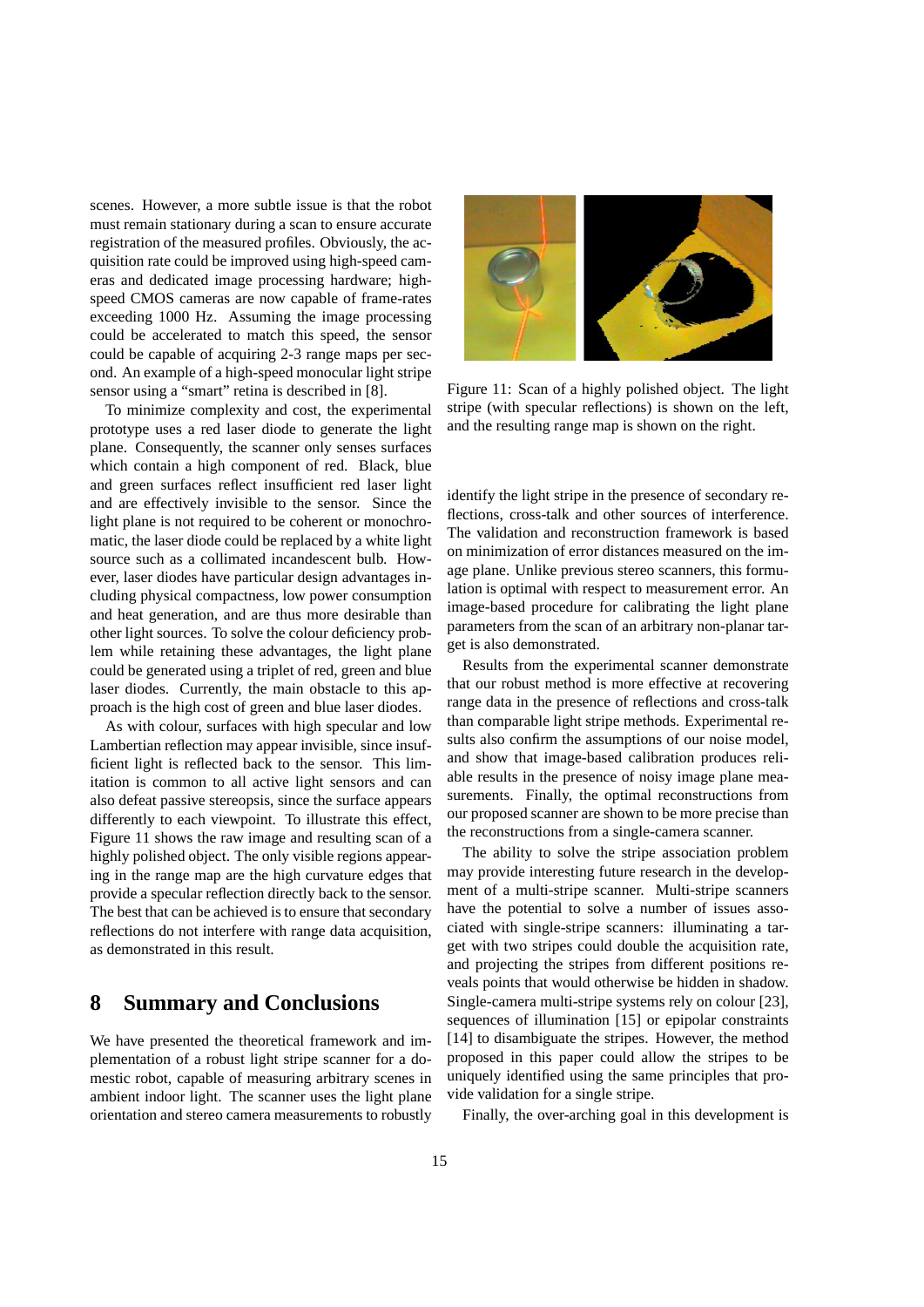to allow a robot to model and manipulate arbitrary objects in a domestic environment. Our other results in this area [25] already demonstrate that the scanner provides sufficiently robust measurements to achieve this goal.

# **Acknowledgment**

This project was funded by the *Strategic Monash University Research Fund for the Humanoid Robotics: Perception, Intelligence and Control* project at IRRC.

# **Appendix: Index to Multi-Media Extensions**

The mult-imedia extensions to this article can be found online by following the hyperlinks from www.ijrr.org. These results may also be found at www.irrc.monash.edu.au/laserscans.

| <b>Extension</b>            | <b>Media type</b> | <b>Description</b>        |
|-----------------------------|-------------------|---------------------------|
|                             | Data              | VRML 97 model (half       |
|                             |                   | scanner resolution) of    |
|                             |                   | mirror scene, (requires   |
|                             |                   | VRML plug-in).            |
| $\mathcal{D}_{\mathcal{A}}$ | Data              | VRML 97 model (half       |
|                             |                   | scanner resolution) of    |
|                             |                   | typical domestic objects. |
| 3                           | Data              | VRML 97 model (half       |
|                             |                   | scanner resolution) of    |
|                             |                   | typical domestic objects. |

# **References**

- [1] G. J. Agin and T. O. Binford. Computer description of curved objects. In *Proc. 3rd Int. Joint Conf. on Artifical Intelligence*, pages 629–640, 1973.
- [2] M. J. Aldon and L. Le Bris. Mobile robot localization using a light stripe sensor. In *Proc. of the Intelligent Vehicles '94 Symposium*, pages 255–259, 1994.
- [3] H. M. M. Alshawish and C. R. Allen. 3d object recognition using coded light projection for robot

assembly applications. In *Proc. 21st International Conference on Industrial Electronics, Control and Instrumentation*, volume 2, pages 1420– 1247, 1995.

- [4] C. M. Bastuscheck. Techniques for real-time generation of range images. In *Proc. IEEE Comp. Soc. Conf. on Computer Vision and Pattern Recognition*, pages 262–268, 1989.
- [5] P. J. Besl. Active, optical range image sensors. *Machine Vision Applications*, 1(2):127–152, 1988.
- [6] J. Clark, E. Trucco, and H-F. Cheung. Improving laser triangulation sensors using polarization. In *Proc. 5th Int. Conf. on Computer Vision*, pages 981–986, 1995.
- [7] D. Khadraoui et al. Visual servoing in robotics scheme using a camera/laser-stripe sensor. *IEEE Transactions on Robotics and Automation*, 12(5):743–750, 1996.
- [8] A. Gruss, L. R. Carley, and T. Kanade. Integrated sensor and range-finding analog signal processor. *IEEE Journal of Solid-State Circuits*, 26(3):184– 191, Mar 1991.
- [9] R. Hartley and A. Zisserman. *Multiple View Geometry in Computer Vision*. Cambridge University Press, 2000.
- [10] R. I. Hartley. Theory and practice of projective rectification. *Int. Journal of Computer Vision*, 35(2):115–127, 1999.
- [11] R. I. Hartley and P. Sturm. Triangulation. *Computer Vision and Image Understanding*, 68(2):146–157, 1997.
- [12] J. Haverinen and J. Röning. An obstacle detection system using a light stripe identification based method. In *Proc. IEEE International Joint Symposium on Intelligence and Systems*, pages 232–236, 1998.
- [13] M. Hebert. Active and passive range sensing for robotics. In *Proc. IEEE International Conference on Robotics and Automation*, pages 102–110, 2000.